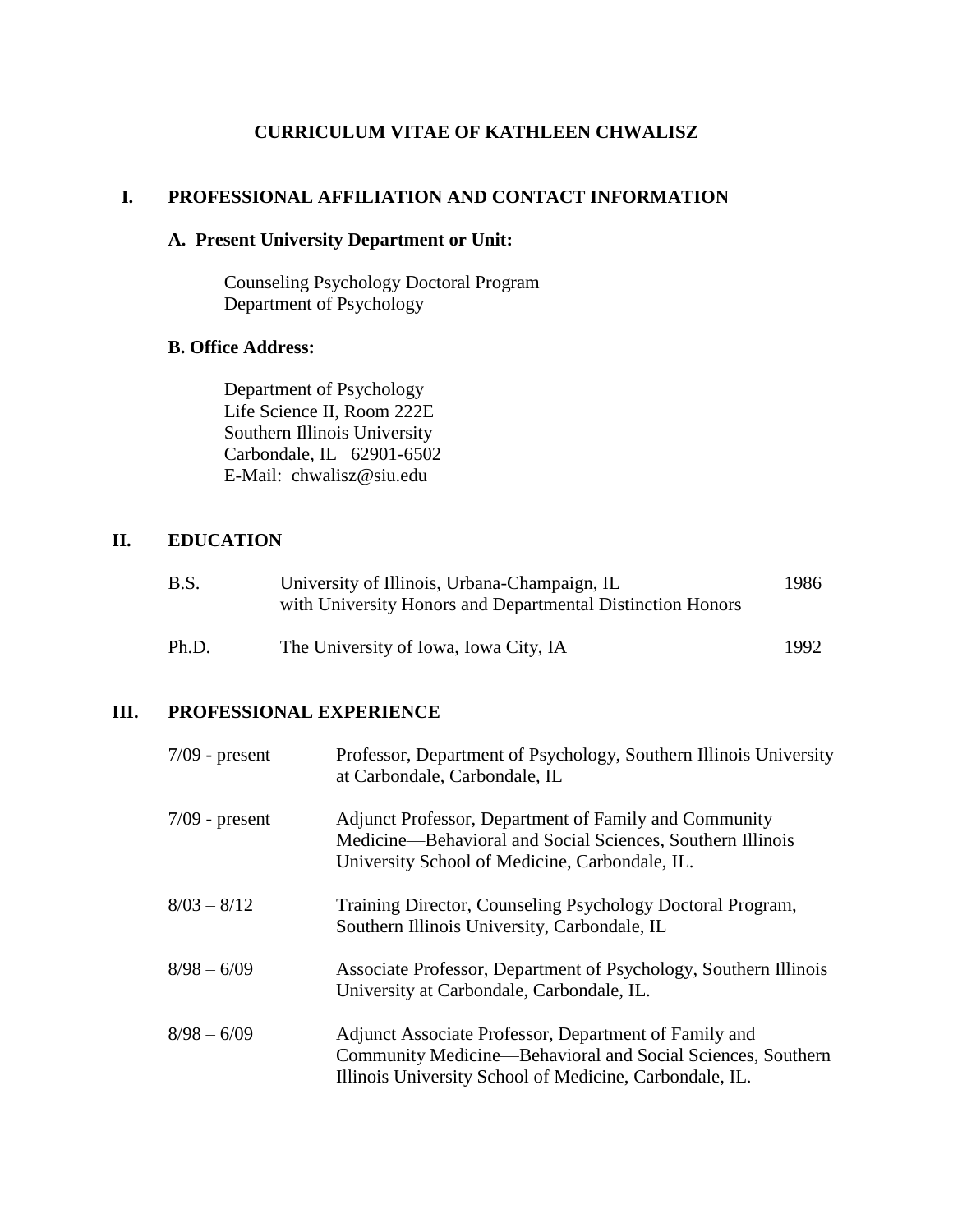| $9/95$ - present | Licensed Clinical Psychologist, State of Illinois No. 071-005073.                                                                |
|------------------|----------------------------------------------------------------------------------------------------------------------------------|
| $8/92 - 8/98$    | Assistant Professor, Department of Psychology, Southern Illinois<br>University at Carbondale, Carbondale, IL.                    |
| $10/93 - 8/98$   | Adjunct Assistant Professor, Behavioral and Social Sciences,<br>Southern Illinois University School of Medicine, Carbondale, IL. |
| $8/91 - 8/92$    | Intern, Psychology Service, Veteran's Administration Medical<br>Center, Minneapolis, MN.                                         |
| $9/90 - 5/91$    | Teaching Assistant, College of Education, The University of Iowa,<br>Iowa City, IA.                                              |
| $5/90 - 9/90$    | Psychology Trainee, Veteran's Administration Medical Center,<br>Iowa City, IA.                                                   |
| $9/89 - 5/90$    | Adjunct Faculty, Kirkwood Community College, Iowa City, IA.                                                                      |
| $5/89 - 10/89$   | Research Consultant, The University of Iowa Cooperative<br>Education Office, Iowa City, IA.                                      |
| $8/87 - 5/90$    | Project Director, Center for Health Services Research, The<br>University of Iowa, Iowa City, IA.                                 |
| $7/86 - 8/87$    | Research Assistant, Center for Health Services Research, The<br>University of Iowa, Iowa City, IA.                               |

### **IV. RESEARCH AND CREATIVE ACTIVITY**

#### **A. Interests and Specialties:**

Health psychology; Rehabilitation psychology; Neuropsychology; Training of psychologists; Program development and evaluation; Psychotherapy Process and Outcome Research; Qualitative and Quantitative Research Methodology

### **B. Current Projects:**

- **Chwalisz, K.,** Clancy Dollinger, S., Hand, K. M., Amin, A., & Nichols, M. (in progress). *Assessing treatment integrity in the context of a flexible manualized treatment.* Manuscript in preparation.
- **Chwalisz, K.,** Clancy Dollinger, S., Zerth, E. O., Hees, C. K., Tamkin, V. L., DiScala, K. J., Shah, S., & Rimstad, K. (in progress). *Flexible treatment manuals: A means of conducting culturally-relevant treatment and*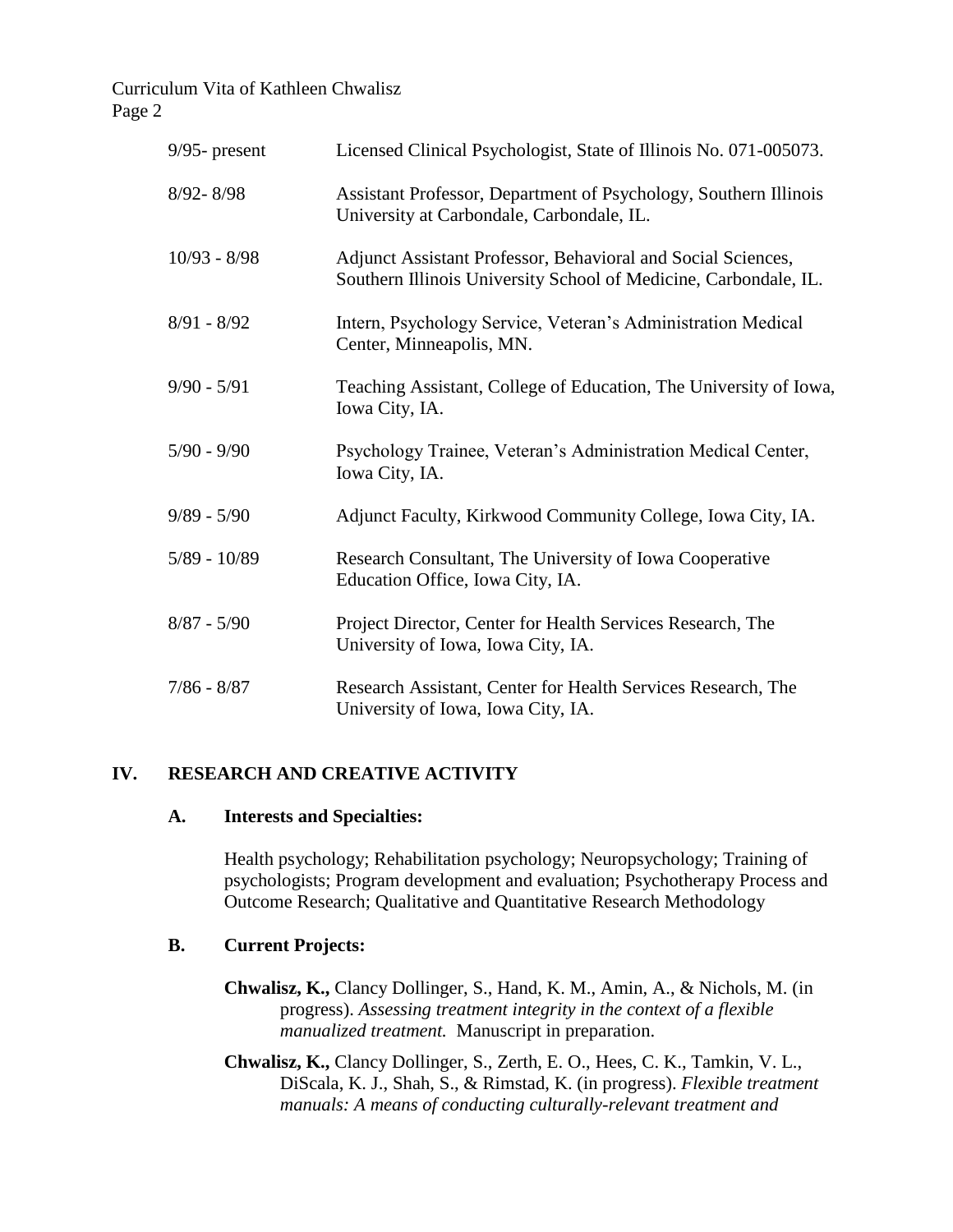> *psychotherapy research with real-world clients*. Manuscript in preparation.

- **Chwalisz, K.,** Patel, N. P., & Chu, S. P. (in progress). *Critical incidents in multicultural supervision: Content, process, and outcomes*. Manuscript in preparation.
- Greer, T. M., & **Chwalisz, K.** (in progress). *Discrimination and health among African American women*. Manuscript in preparation.

#### **C. Grants Applied For:**

- Consultant (methods and design), National Insitutute of Justice (R34) proposal "Cognitive Processing Therapy to Prevent Revictimization Among Female Juvenile Offenders." Principle Investigator: Mary Louise Cashel. Ph.D. (2006)
- Principal Investigator, National Institute on Aging/National Institute on Nursing Research (R01), "SIU Rural Caregiver Telehealth Trial." Co-investigator: Stephanie Clancy Dollinger, Ph.D. (2002)
- Principal Investigator, National Institute on Aging (R03), "The Dyad Interaction Model of Caregiving." Co-investigator: Stephanie Clancy Dollinger, Ph.D. (1999).
- Co-Investigator, SIU Office of Research Development and Administration, "The Interactive Stress and Coping Model of Caregiving." Principle Investigator: Stephanie Clancy Dollinger, Ph.D. (1999).
- Co-Investigator, SIU Joint University Women's Professional Advancement/ Women's Studies Juried Competition, Equipment Grant. Principle Investigator: Stephanie Clancy Dollinger, Ph.D. (1999).
- Principal Investigator, SIU Joint University Women's Professional Advancement/ Women's Studies Juried Competition, Equipment Grant (1997).
- Principal Investigator, SIU Joint University Women's Professional Advancement/ Women's Studies Juried Competition, Equipment Grant (1995).
- Principal Investigator, Boehringer Mannheim Corporation, "The Experience Surrounding Self-Monitoring of Blood Glucose Levels" (1994).
- Principal Invesigator, SIU Office of Research Development and Administration Summer Research Fellowship (1994).
- Principal Investigator, SIU Office of Research Development and Administration Special Research Project, "Process and Outcome Examination of a Group Intervention with Spouse Caregivers" (1992).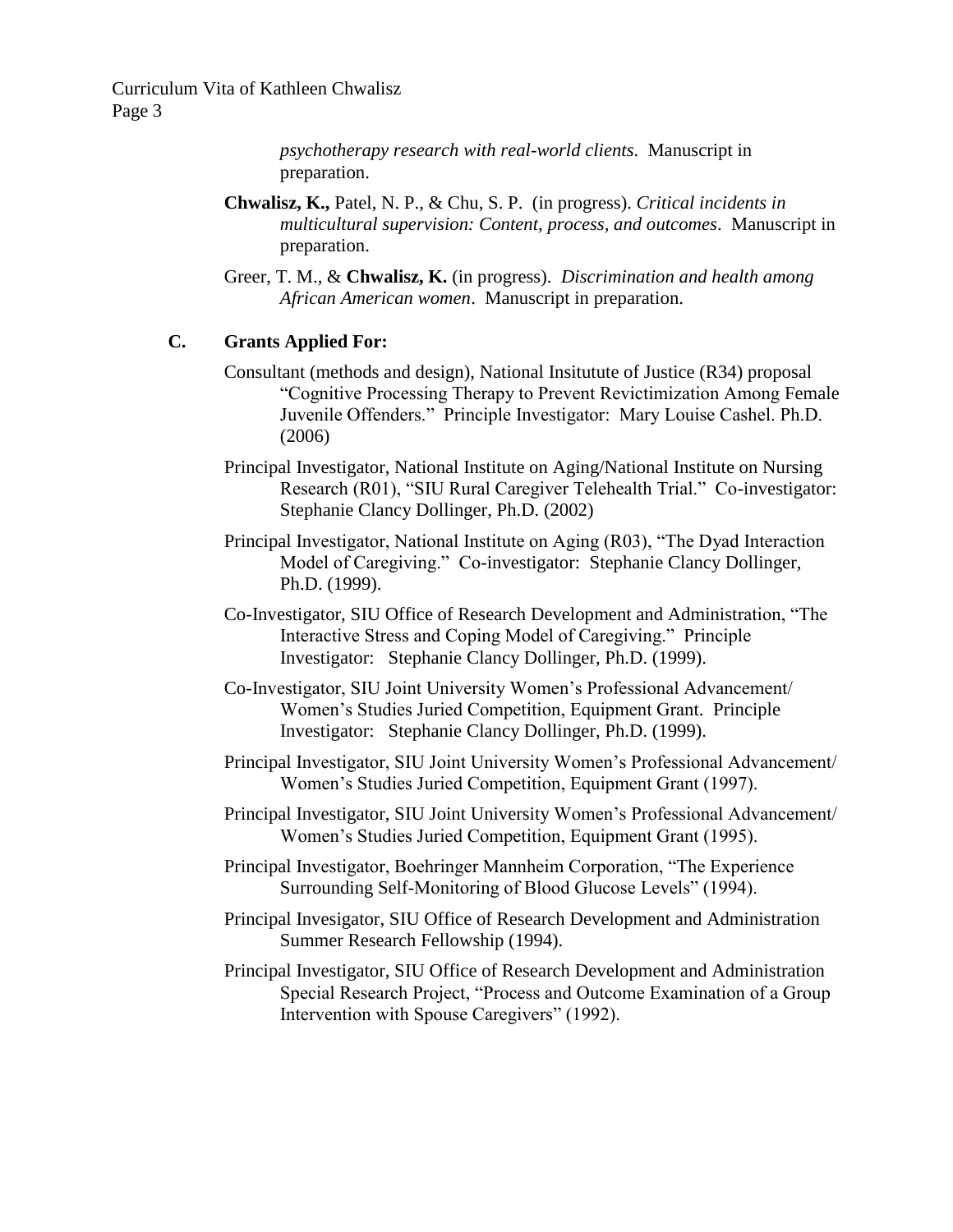# **D. Grants Received:**

Principal Investigator, National Institute on Aging/National Institute on Nursing Research (R01), "SIU Rural Caregiver Telehealth Trial" (2002-2008). Co-investigator: Stephanie Clancy Dollinger, Ph.D. (\$1,018,391)

Co-Investigator, SIU Office of Research Development and Administration, "The Interactive Stress and Coping Model of Caregiving" (1999-2001). Principal Investigator: Stephanie Clancy Dollinger, Ph.D. (\$19,200)

- Co-Investigator, SIU Joint University Women's Professional Advancement/ Women's Studies Juried Competition, Equipment Grant (1998). Principal Investigator: Stephanie Clancy Dollinger, Ph.D. (\$600)
- Principal Investigator, SIU Joint University Women's Professional Advancement/ Women's Studies Juried Competition, Equipment Grant, 1997 (\$400)
- Principal Investigator, SIU Joint University Women's Professional Advancement/ Women's Studies Juried Competition, Equipment Grant, 1995 (\$700)
- Principal Invesigator, SIU Office of Research Development and Administration Summer Research Fellowship, 1994 (\$4000)
- Principal Investigator, SIU Office of Research Development and Administration Special Research Project (1993-1995), "Process and Outcome Examination of a Group Intervention with Spouse Caregivers." (\$16,152).

# **E. Honors and Awards:**

- 2012 Dorothy Booz Black Award for Achievements in Counseling Health Psychology, Society of Counseling Psychology, Division 17 of the American Psychological Association
- 2011 Delegate, American Psychological Associate Education Leadership Conference, "Interdisciplinary and Interprofessional Teaching, Research, and Practice"
- 2009 Delegate, American Psychological Association Science Leadership Conference, "Enhancing the Nation's Health Through Psychological Science"
- 2008 Fellow, Rehabilitation Psychology, Division 22 of the American Psychological Association.
- 2007 Fellow, Society of Counseling Psychology, Division 17 of the American Psychological Association.
- 2007 Invited Presenter, Rosalynn Carter Institute, *Moving Science to Practice in Caregiving Support: A National Summit*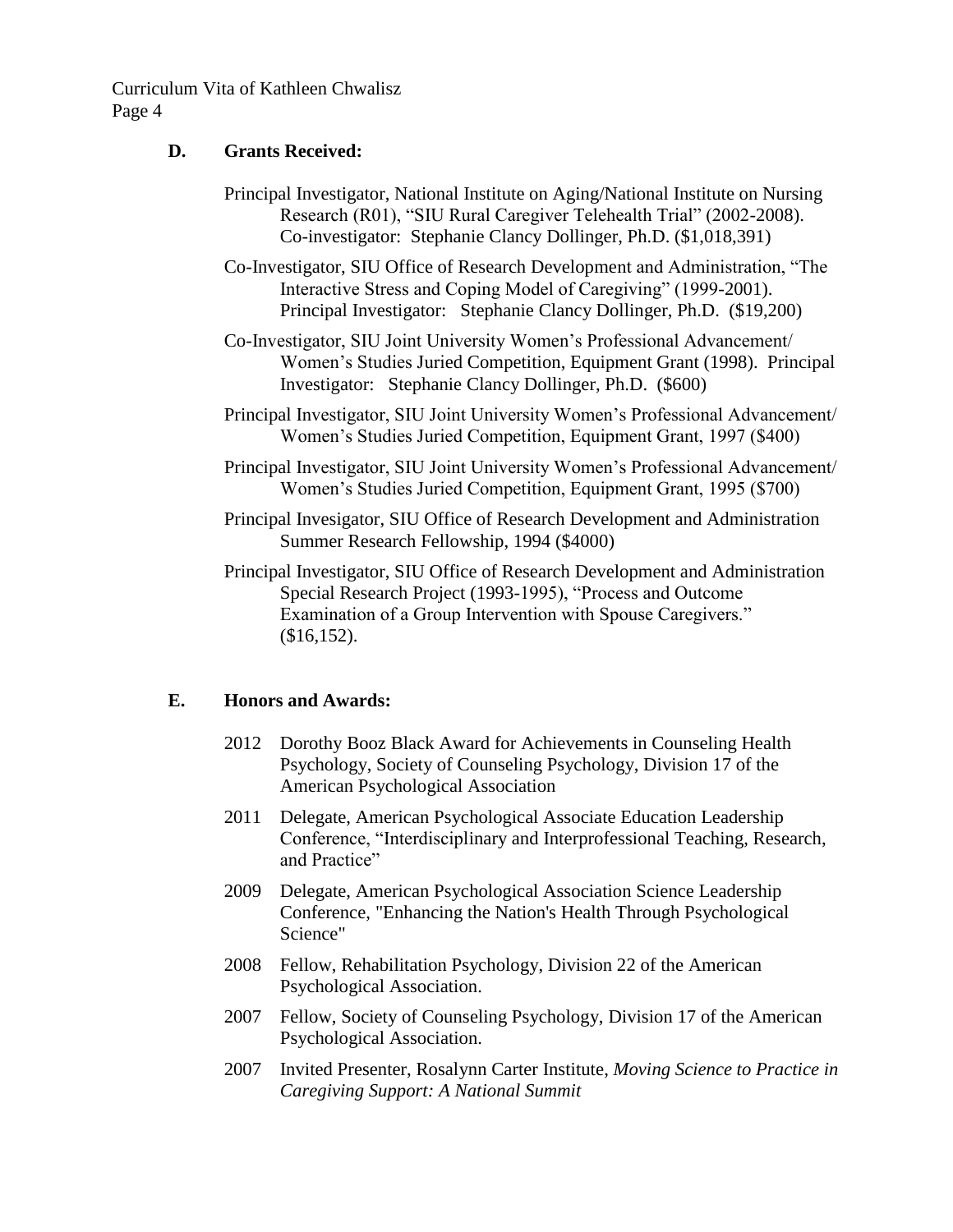- 2005 Outstanding Mentor, SIU McNair Scholars Program
- 2004 Appointed to Rural Caregiving Expert Panel of the Johnson & Johnson/ Rosalyn Carter Institute Caregivers Program.
- 1998 Research Excellence Award, Division of Rehabilitation Psychology, American Psychological Association
- 1993 Barbara A. Kirk Award for Outstanding Graduate Student Research (Dissertation), Division of Counseling Psychology, American Psychological Association.

### **F. Papers and Presentations at Professional Meetings:**

\* Denotes a co-author who was a student at the time of the presentation.

**Chwalisz, K.** (2013, February). *On becoming indispensable: Knowing funding priorities.* Paper presented at the national Council of Counseling Psychology Training programs annual conference, Austin, TX.

- **\***Steinsdoerfer, G., **& Chwalisz, K.** (2012, August). *Quality of Natural Mentor Relationships and Psychological Health Outcomes in a Rural Sub-Saharan African High School Student Sample*. Poster presented at the annual convention of the American Psychological Association, Orlando, FL.
- **Chwalisz, K.,** Clancy Dollinger, S. M., & \*Hlaing, E. (2011, August). *Differential Response to a Multicomponent Telehealth Intervention by Spouses and Adult Child Caregivers of Older Adults.* Poster presented at the annual convention of the American Psychological Association, Washington, DC.
- **Chwalisz, K.** (2010, February). *Grant-funded Community-based Practice Opportunities: Putting the Boulder Model to Work for Your Students*. Invited paper presented at the Council of Chairs of Training Councils (CCTC) Joint Conference of Training Councils in Psychology, Orlando, Florida.
- Chan, F., & **Chwalisz, K.** (2009, August). *Methodological Advances for Rehabilitation Psychology Research and Practice*. Paper presented in the Convention within the Convention, American Psychological Association annual convention, Toronto.
- **Chwalisz, K.** (2009, August). Pitfalls of embedded theses and dissertations. Panel presentation in K. Stark-Wroblewski (Chair), *Best Practices Regarding Complex Authorship Decisions: An Invitation for Discussion*, at the annual convention of the American Psychological Association, Toronto.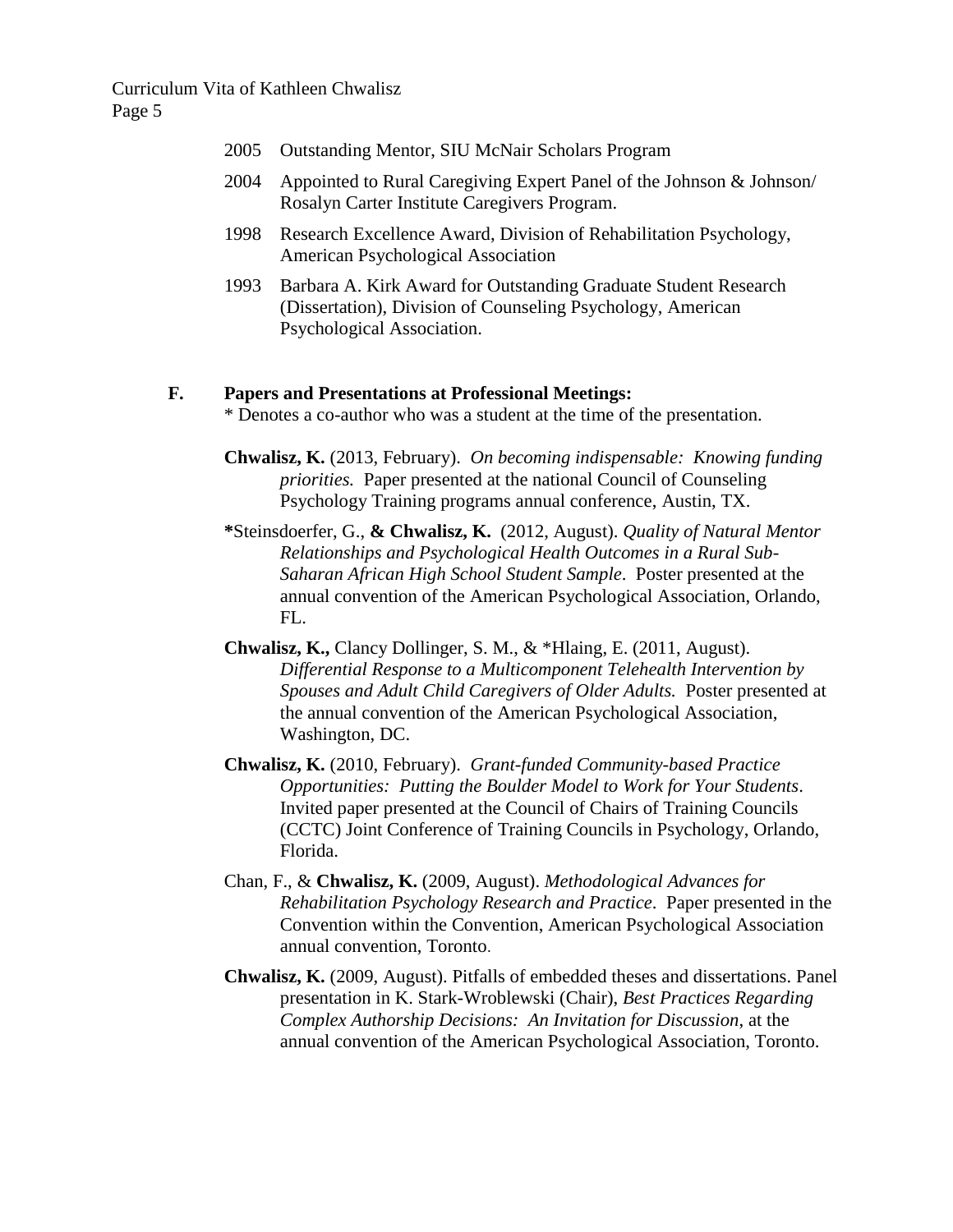- **Chwalisz, K**. (2008, August). *Career of a Counseling Psychologist Living on the Fringe*. Fellows address presented at the annual convention of the American Psychological Association, Boston.
- **Chwalisz, K**., Clancy Dollinger, S., \*Hand, K. M., \*Amin, A., & \*Nichols, M. D. (2008, August). *Establishing Treatment Integrity for a Flexible Manualized Treatment*. Poster presented at the annual convention of the American Psychological Association, Boston.
- \*Zerth, E. O., **Chwalisz, K.,** & Clancy Dollinger, S. (2008, August). *Individualized 8-Week Intervention for Rural Caregivers of Medical Rehabilitation Patients*. Poster presented at the annual convention of the American Psychological Association, Boston.
- **Chwalisz, K.** (2008, March). *Maximizing grant success by matching funding priorities. Paper* presented at the International Counseling Psychology Conference, Chicago, Illinois.
- **Chwalisz, K.** (2008, March). *Training for a changing world: Student scientistpractitioners*. Chair of a symposium presented at the International Counseling Psychology Conference, Chicago, Illinois.
- **Chwalisz, K.** (2008, March). *Use of telehealth technology in counseling psychology*. Paper presented at the International Counseling Psychology Conference, Chicago, Illinois.
- **Chwalisz, K**., Clancy Dollinger, S., \*Hand, K. M., \*Zerth, E. O., & \*Hees, C. K. (2008, March). Using flexible treatment manuals for culturally relevant intervention. Poster presented at the International Counseling Psychology Conference, Chicago, Illinois.
- **Chwalisz, K**., Patel, N., & Chu, S. P. (2008, March*). Positive and negative multicultural supervision: A task analysis*. Poster presented at the International Counseling Psychology Conference, Chicago, Illinois.
- Clancy Dollinger, S., **Chwalisz, K.,** \*Hand, K., \*Zerth, E., & \*Ashley, J. (2007, November). *Factors Related to Attrition in a Multi-Component Telehealth Intervention for Caregivers.* Poster presented at the Annual Meeting of the Gerontological Society of America, San Francisco.
- **Chwalisz, K.,** & Buckwalter, K. C. (2007, October). *Meeting the unique challenges of rural culture and the rural health care system: Disseminating evidence-based interventions to rural caregivers.* Invited paper to be presented at Moving Science to Practice in Caregiving Support: A National Summit. Rosalyn Carter Institute. Americus, GA.
- **Chwalisz, K.,** Dollinger, S. M. C., \*Zerth, E. O., & \*Hand, K. (2007a, August). *Caregiver engagement: Potential barriers and techniques for successful participation.* Paper presented at the annual convention of the American Psychological Association, San Francisco.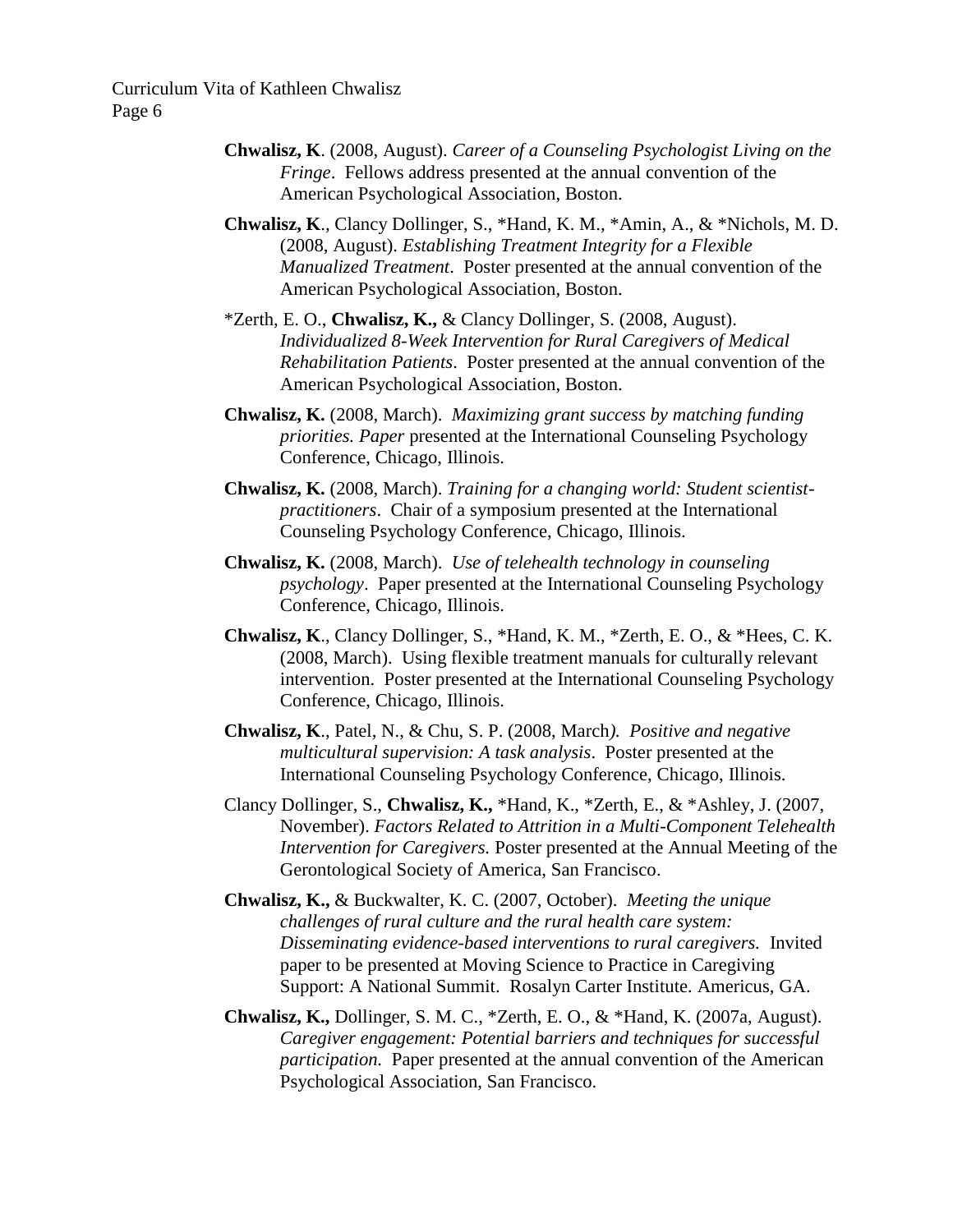- **Chwalisz, K.** (2007b, August). *Conducting funded research with family caregivers.* Paper presented at the annual convention of the American Psychological Association, San Francisco.
- **Chwalisz, K.** (2007c, August). *Counseling psychology and psychotherapy science: Networking to start your career*. In Mary O'Leary Wiley (chair), *Mentoring Roundtable for New Professionals and Graduate Students in Counseling Psychology*, roundtable discussions conducted at the annual convention of the American Psychological Association, San Francisco.
- **Chwalisz, K.** (2007d, August). *Evidence-based practice: Practice, research, and social justice considerations.* Chair of a symposium presented at the annual convention of the American Psychological Association, San Francisco.
- **Chwalisz, K.** (2007e, August). *Exploring the real relationship: A tribute to Dr. Charles Gelso.* Chair of a symposium presented at the annual convention of the American Psychological Association, San Francisco.
- Clancy Dollinger, S. M., **Chwalisz, K**., \*Zerth, E. O., & \*Hand, K. M. (2007, March). *Improving physical and mental health outcomes in caregivers: A multi-component telehealth service intervention.* Poster presented at the 9<sup>th</sup> Annual Rehabilitation Psychological Conference, Charlotte, North Carolina.
- **Chwalisz, K.** (2006a, August). *The art and science of psychotherapy: Discipline and career perspectives*. Chair of a symposium presented at the annual convention of the American Psychological Association, New Orleans.
- **Chwalisz, K.** (2006b, August). *Integrating qualitative and quantitative methods inpsychotherapy science.* In K. Chwalisz (chair), *Scientists and Practitioners Networking to Promote Psychotherapy Science*, roundtable discussions conducted at the annual convention of the American Psychological Association, New Orleans.
- **Chwalisz, K**. (2006c, August). *Keeping psychotherapy science central to counseling psychology*. In C. Brown & C Schmidt (Chairs), *You and Counseling Psychology*, roundtable discussions conducted at the 2006 annual convention of the American Psychological Association, New Orleans.
- **Chwalisz, K.** (2005, August). *Organizational Support and infrastructure to support process and outcome research.* Conversation hour panelist in B. Mallinckrodt & K. Boggs (Chairs), *Promoting Process Research at University Counseling Centers*, panel discussion presented at the annual convention of the American Psychological Association, Washington, DC.
- **Chwalisz, K.,** Dollinger, S. M. C., \*O'Neill, E., & \*Tamkin, V. L.. (2005, August). *Manualized treatment in real-world psychotherapy settings.*  Paper presented at the annual convention of the American Psychological Association, Washington, DC.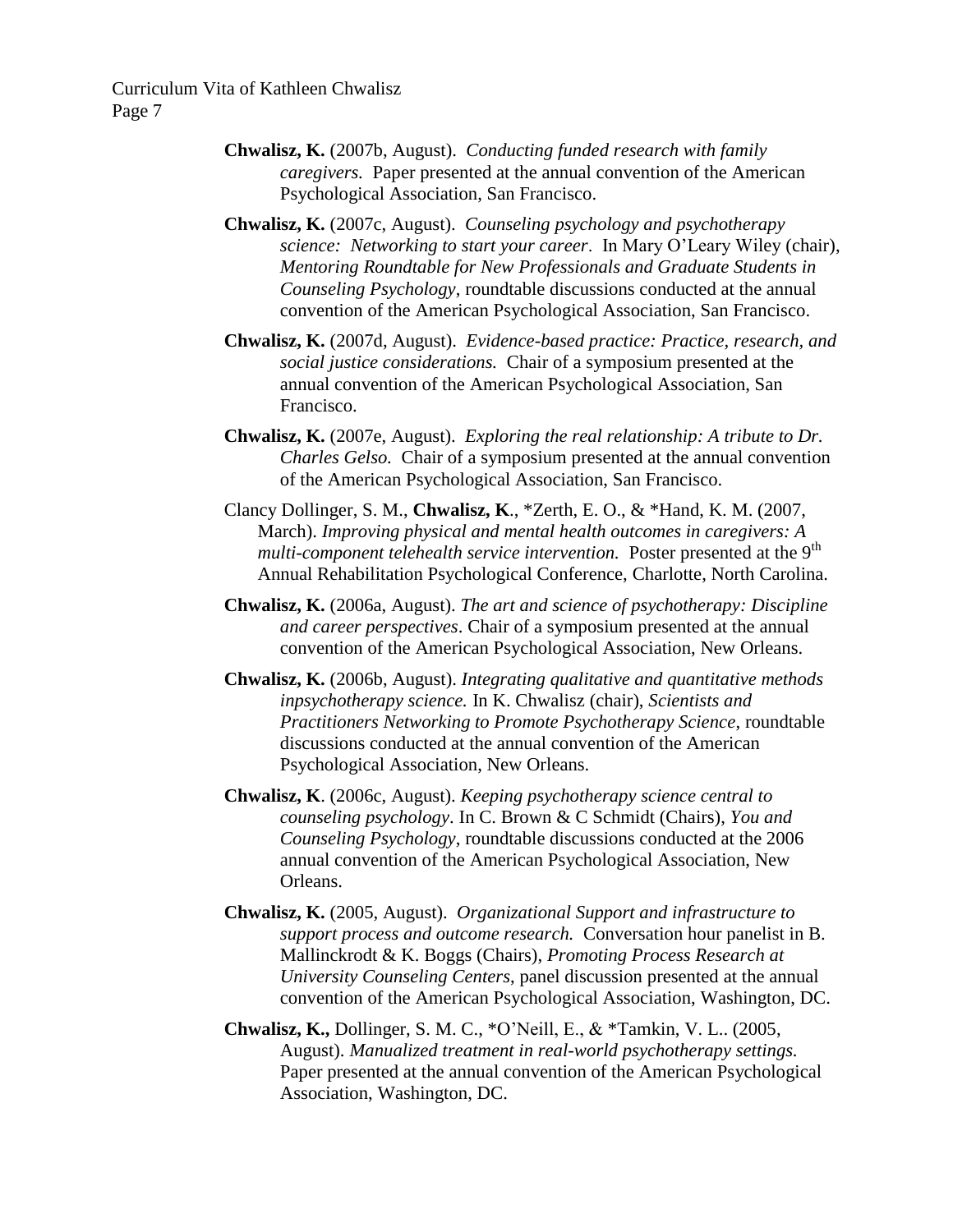- **Chwalisz, K.,** & \*Roberts, A. B. (2005, August). *Capitalizing on counseling psychology expertise: Finding a funding match*. Paper presented at the annual convention of the American Psychological Association, Washington, DC.
- **Chwalisz, K.** (2005, January). *Reconciling Professional Differences: Working Toward Culturally Relevant Evidence-based Practice*. Chair and Moderator of a Difficult Dialogue/Workshop presented at the National Multicultural Conference and Summit III, Hollywood, CA.
- \*Zerth, E. O., Clancy Dollinger, S. M., & **Chwalisz, K.** (2005, April). *The Southern Illinois Caregiver Telehealth Project: Health status of rural caregivers of older adults*. Paper presented at the Nostram Bucinam Canimus Conference, Carbondale, IL.
- Clancy Dollinger, S. M., **Chwalisz, K.,** \*Zerth, E. O., \*Hagadone, K., & \*Chiavini, A. (2005, April). *Tele-Help Line for Caregivers: A flexible training manual*. Paper presented at the Great Lakes Regional Counseling Psychology Conference, Bloomington, IN.
- Clancy Dollinger, S. M., **Chwalisz, K.,** & \*Montoya-Gomez, S. (2004, November). *The Southern Illinois Rural Caregiver Telehealth Project: A multi-component intervention*. Paper presented at the annual convention of the Gerontological Society of America, Washington, DC.
- **Chwalisz, K.** (2002, August). *Effective and detrimental behaviors when mentoring minority students*. Paper presented at the annual convention of the American Psychological Association, Chicago, IL.
- \*D'Achiardi, C., & **Chwalisz, K.** (2002, August)*. Training and research in counseling health psychology: National survey.* Poster presented at the annual convention of the American Psychological Association, Chicago, IL.
- Sagrestano, L. M., \*Dalrymple, R. M., & **Chwalisz, K.** (2002, August). *Gender and racial differences in condom use and knowledge of HIV*. Poster presented at the national convention of the American Psychological Association, Chicago, IL.
- **Chwalisz, K.** (2001, August). *Qualitative examination of critical events in a caregiver support group*. Paper presented at the National Convention of the American Psychological Association, San Francisco, CA.
- **Chwalisz, K.,** & \*Hanson, T. J. (2001, March). *Family caregivers: A population in need of counseling psychology's attention*. Poster presented at the National Counseling Psychology Conference, Houston, TX.
- **Chwalisz, K.** (2001, March). *Evidence-based practice: A moderate and integrated curriculum.* Paper presented at the National Counseling Psychology Conference, Houston, TX.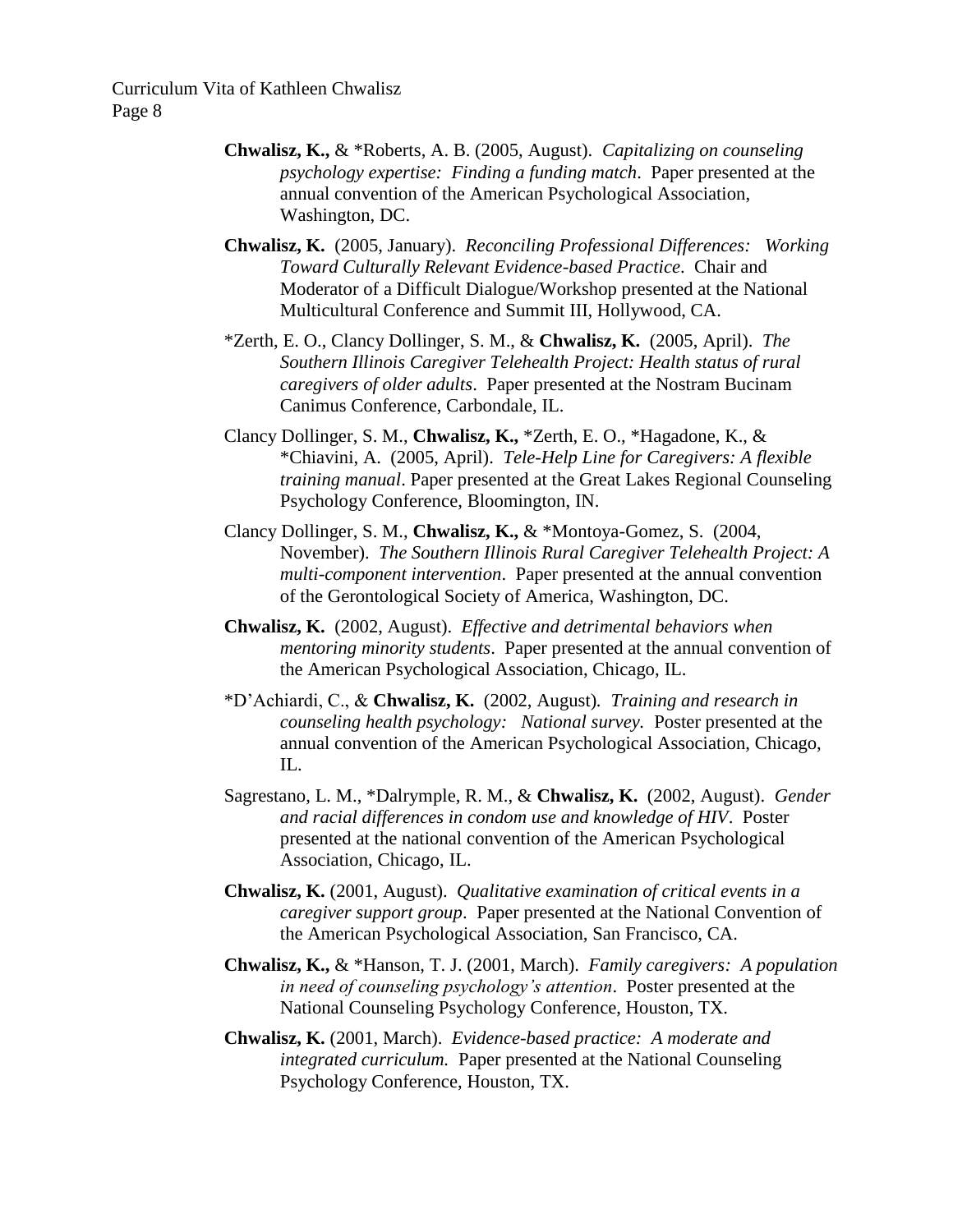- **Chwalisz, K.** (2001, March). *Counseling psychology training, health, and the psychosocial rehabilitation model*. Paper presented at the National Counseling Psychology Conference, Houston, TX.
- **Chwalisz, K.** (2001, March). *Counseling psychology: Responding to the changing health care environment*. Symposium Discussant at the National Counseling Psychology Conference, Houston, TX.
- \*Bogaerts, T. S., & **Chwalisz, K.** (2000, August). *Women and multiple roles: Balancing career and family*. Poster presented at the annual convention of the American Psychological Association, Washington, DC.
- **Chwalisz, K.,** \*Gill, S. M., \*Carroll, C. M., \*Rodgers, R. N., & \*Greer, T. M. (2000, August). *Critical events in a group for caregivers of older adults*. Poster presented at the annual convention of the American Psychological Association, Washington, DC.
- **Chwalisz, K.,** & Stern, M. (2000, August). *Counseling health psychology: Celebrating professional biculturality*. Co-chair of a symposium at the annual convention of the American Psychological Association, Washington, DC.
- \*Lybeck-Brown, J. C., & **Chwalisz, K.** (2000, August). *Exploring acquaintance rape and female sexuality: A qualitative analysis*. Poster presented at the annual convention of the American Psychological Association, Washington, DC.
- \*Chu, S. P., & **Chwalisz, K.** (1999, August). *Critical incidents in multicultural supervision.* Poster presented at the annual convention of the American Psychological Association, Boston.
- **Chwalisz, K.** (1999, August). *The qualitative Event Phenomena approach to group process and outcome*. Paper presented at the annual convention of the American Psychological Association, Boston.
- **Chwalisz, K**., Menefee, L. A., \*Vieten, M. N., \*Rivas, L., \*Robinson, K., \*Tiwari, N., \*Kreuder, K., & \*Dagley, K. (1997). *Division 17 Special Task Group on Disability Issues Survey*. Poster presented at the annual convention of the American Psychological Association, Chicago.
- **Chwalisz, K.,** \*Wiersma, N. S., \*Cook, C., & \*Stark-Wroblewski, K. S. (1996, August). *Critical events in a support group for caregivers of persons with brain injuries*. Paper presented at the annual convention of the American Psychological Association, Toronto.
- **Chwalisz, K.,** \*Stark-Wroblewski, K., & \*Wiersma, N. (1995, August). *A quasiqualitative investigation of strategies used in qualitative content analysis*. Paper presented at the annual convention of the American Psychological Association, New York.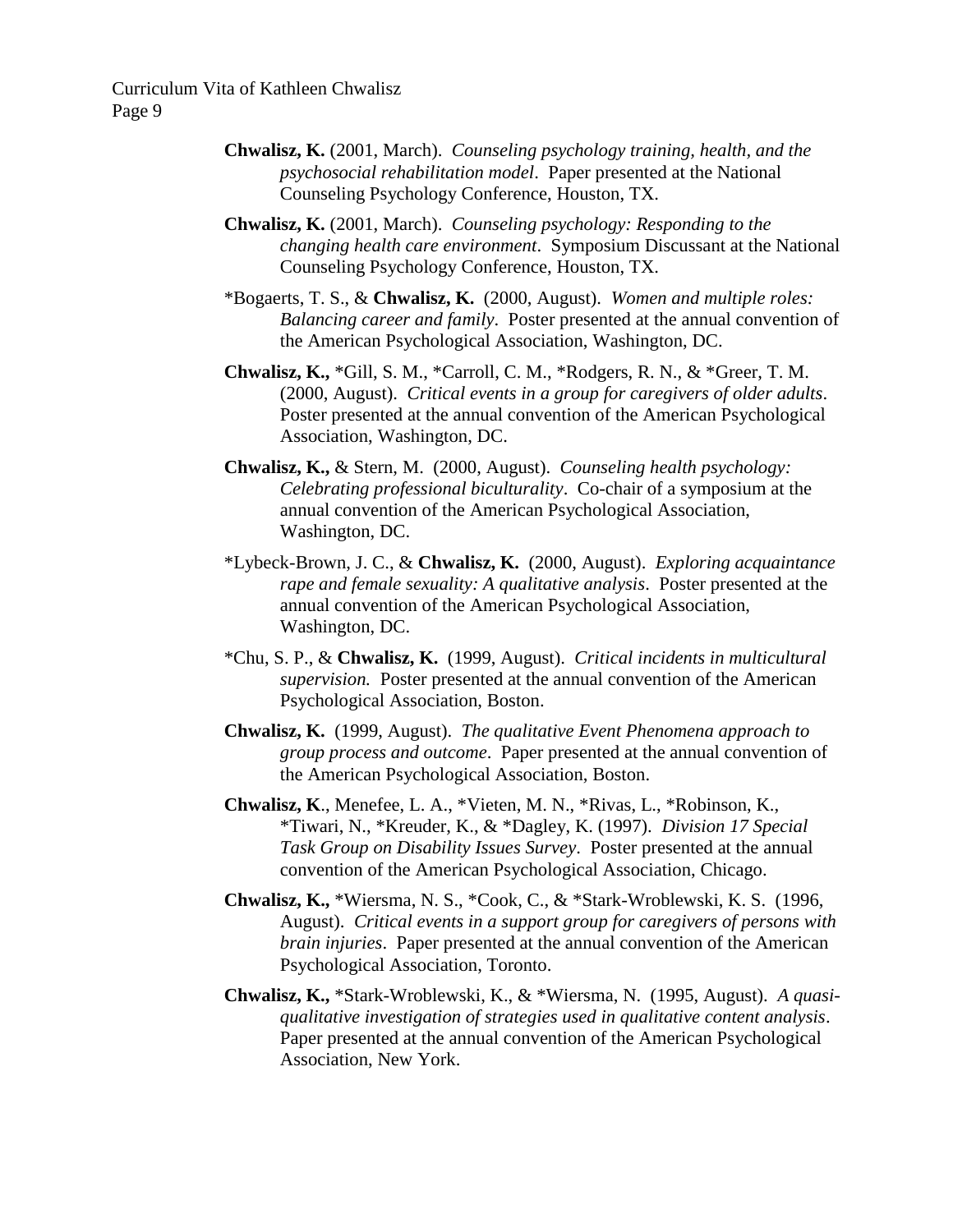- Twohey, D., & **Chwalisz, K.** (1995, August). *On learning, implementing, publishing, and teaching qualitative research--personal reflections*. Cochair of a symposium presented at the annual convention of the American Psychological Association, New York.
- **Chwalisz, K.** (1994, August). *From practice to science to practice: Evolution of a dissertation*. Invited address presented at the annual convention of the American Psychological Association, Los Angeles, CA.
- **Chwalisz, K.** (1994, August). *Updating our roots: Nineties counseling psychologists working in rehabilitation settings*. Chair of a symposium presented at the annual convention of the American Psychological Association, Los Angeles, CA.
- **Chwalisz, K**. (1994, August). *Becoming an ad hoc reviewer: Opportunities and ideas for new professionals*. Co-chair of a discussion hour conducted at the annual convention of the American Psychological Association, Los Angeles, CA.
- **Chwalisz, K.,** & \*Stark-Wroblewski, K. (1994, August). *The subjective experiences of spouse caregivers of brain injured persons: A qualitative analysis*. Paper presented at the annual convention of the American Psychological Association, Los Angeles, CA.
- **Chwalisz, K.** (1993, June). *Caregiver burden after brain injury: The Perceived Stress Model*. Paper presented at the annual convention of the American Psychological Society, Chicago, IL.
- **Chwalisz, K.** (1993, August). *The perceived stress model of caregiver burden: Evidence from the spouses of head injured persons*. Paper presented at the annual convention of the American Psychological Association, Toronto, Canada.
- **Chwalisz, K**., Altmaier, E. M., & Russell, D. W. (1990, August). *Attribution, self-efficacy, and coping*. Paper presented at the annual convention of the American Psychological Association, Boston, MA.
- **Chwalisz, K**. (1988, October). A *cultural identity model for women executives*. Paper presented at the annual convention of the Iowa Psychological Association, Iowa City, IA.
- **Chwalisz, K.,** Russell, D. W., Cutrona, C., & Mallinckrodt, B. (1988, August). *Qualitative versus quantitative social support and depression in the elderly*. Paper presented at the annual convention of the American Psychological Association, Atlanta, GA.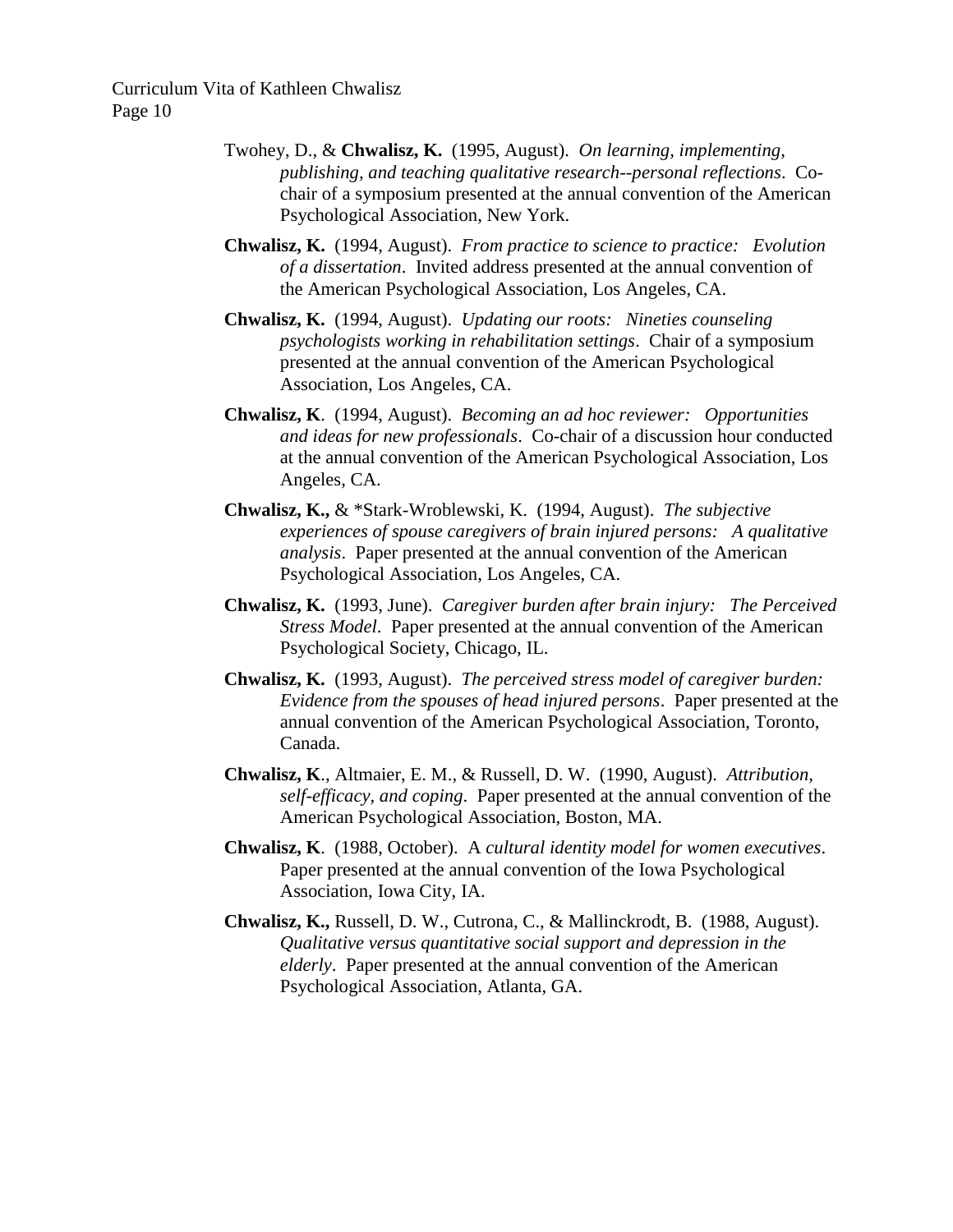## **F. Other**

- Wang, Y., & **Chwalisz, K**. (2007, April). *Communication skills: Facilitating difficult dialogues in the classroom*. Workshop presented at the Empowering Faculty for Diverse Classrooms Conference, Southern Illinois University, Carbondale, IL.
- **Chwalisz, K.** (2006, August). *Self-care/other care: Finding a balance.* Workshop presented at the Caring for Others conference, Heartland Regional Medical Center, Marion, IL.
- **Chwalisz, K.** (2006, July). *Introduction to qualitative research methods*. Continuing education workshop presented for the Southern Illinois University/Chicago State University Pipeline Project, Carbondale, IL.
- **Chwalisz, K**. (2006, March). *Couples issues in caregiving: How couples cope with chronic illness.* Workshop presented for Southern Illinois Healthcare, Carbondale, IL.
- **Chwalisz, K.** (2004, April). *Asking for help as a caregiver.* Workshop presented at the Southern Illinois Healthcare Senior Advantage Meeting, Carbondale, IL.
- **Chwalisz, K.** (2003, August). *Caregiver self-care*. Workshop presented at the Mental Health and Aging Systems Integration Caregiving Conference, Harrisburg, IL.
- **Chwalisz, K.** (2003, March). *Psychological aspects of chronic illness*. Educational presentation to the Southern Illinois Healthcare Fibromyalgia Support Group, Carbondale, IL.
- **Chwalisz, K.,** & Gore, P. (2002). *Finding control and bracing for change*. Workshop presented to the St. Joseph Memorial Hospital management staff, Carbondale, IL.
- **Chwalisz, K.** (2002, November). *Caregiver self-care*. Workshop presented at the Mental Health and Aging Systems Integration Caregiving Conference, Carbondale, IL.
- **Chwalisz, K**. (2002, August). *Qualitative methods for positive psychology research*. Continuing education workshop presented at the Rush Presbyterian St. Luke's Medical Center "Positive Psychology: Building the Best Things in Life" conference, Chicago, IL.
- **Chwalisz, K.** (2001, October). *Preparing for caregiving*. Keynote presentation for the Southern Illinois Caring for the Caregiver Conference, Carbondale, IL.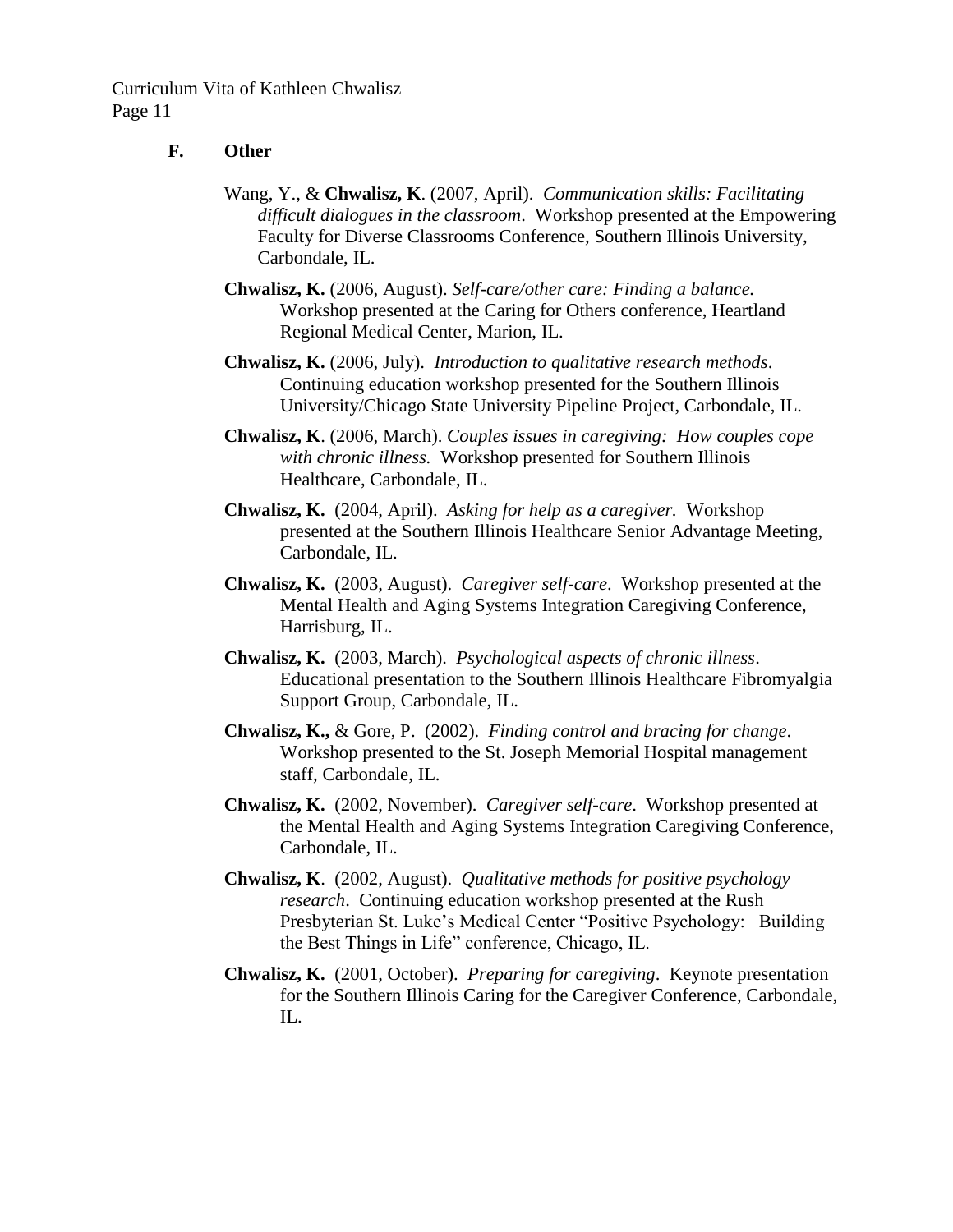- **Chwalisz, K**. (2000, August). *Qualitative methods: A means to get at gender and cultural variables.* Continuing education workshop presented at the George Washington University Conference on Gender and Health in a Diverse Society. Washington, DC.
- **Chwalisz, K.** (1997, February). *Caregiving: The hidden sources of stress*. Workshop presented for the Southern Illinois University Women's Caucus, Southern Illinois University, Carbondale, IL.
- **Chwalisz, K**., \*Wiersma, N., \*Stark-Wroblewski, K., \*Wallis, D., \*Cook, C., & \*Kisler, V. (1995, Summer). *Basic skills for facilitating support groups*. Training program presented for the Southern Illinois Caregiver Task Force, St. Joseph Memorial Hospital, Murphysboro, IL.
- **Chwalisz, K.** (1994, Fall). *Survival strategies for caregivers*. Educational workshop presented for the First Christian Church, Carbondale, IL.
- **Chwalisz, K.** (1989, March-May). *Workshop series for adult children of alcoholics.* Educational workshops presented for Rockwell International Avionics Division, Cedar Rapids, IA.
- **Chwalisz, K.** (1988, April). *Using visual imagery to enhance sports performance.* Instructional workshop presented for the University of Iowa Sailing Team, Iowa City, IA.
- **Chwalisz, K.** (1987, Fall). *Strong-Campbell Interest Inventory Interpretation-- Career Decision-Making*. Educational workshop presented for the University of Iowa Counseling Service, Iowa City, IA.
- **Chwalisz, K.** (1987, Spring). *Developing and maintaining personal relationships*. Educational workshop presented for the University of Iowa Counseling Service, Iowa City, IA.

# **V. PUBLICATIONS AND CREATIVE WORKS**

#### **A. Books:**

Talley, R. C., **Chwalisz, K.,** & Buckwalter, K. C. (Eds.) (2011). *Rural Caregiving in the United State: Research, Practice, Policy.* Rosalyn Carter Institute Caregiving Book Series. New York: Springer.

### **B. Articles in Professional Journals:**

- \* Denotes a co-author who was a student when the research was conducted and/or manuscript submitted for publication.
- Clancy Dollinger, & **Chwalisz, K.** (2011).Reaching rural caregivers with a multicomponent telehealth intervention: The telehelp line for caregivers. *Professional Psychology: Research and Practice, 42,* 528-534.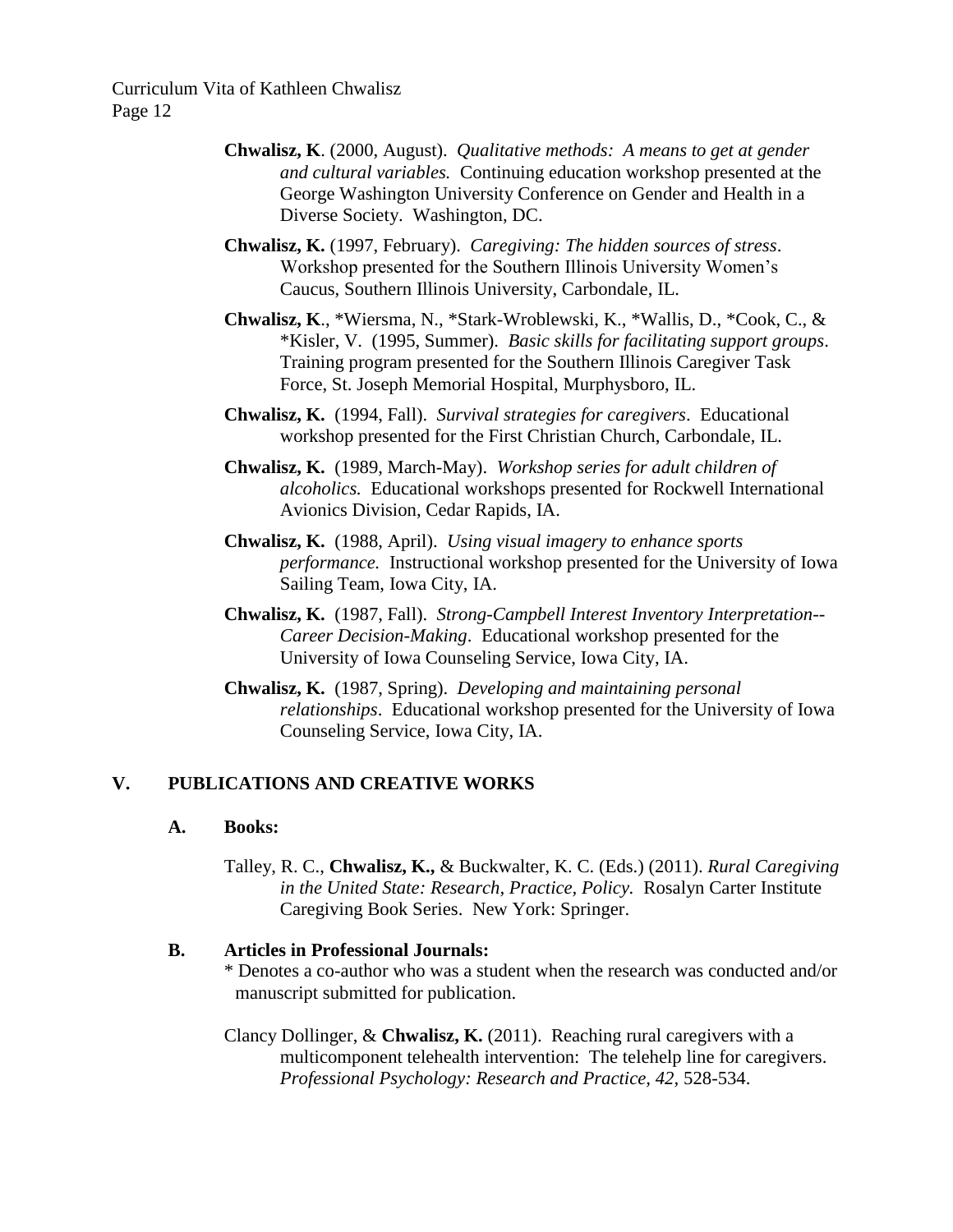- **Chwalisz, K**. (2008). The future of counseling psychology: Improving quality of life for persons with chronic health issues. *The Counseling Psychologist, 36*(1), 98-107*.*
- **Chwalisz, K.,** & Chan, F. (2008). Methodological advances and issues in rehabilitation psychology: Moving forward on the cutting edge. *Rehabilitation Psychology, 53,* 251-253*.*
- **Chwalisz, K.,** \*Shah, S. R., & \*Hand, K. M. (2008). Facilitating rigorous qualitative research in rehabilitation psychology. *Rehabilitation Psychology, 53*, 387-399.
- \*Zerth, E. O., **Chwalisz, K.,** & Clancy Dollinger, S. M. (2008). A telehealth intervention for rural caregivers of persons with spinal cord injury or disorder. *Spinal Cored Injuries: Psychosocial Processes, 20(2),* 87-94.
- Greer, T. M., & **Chwalisz, K.** (2007). Minority-related stressors and coping processes among African American college students*. Journal of College Student Development, 48*(4), 388-404*.*
- **Chwalisz, K**. (2006). Statistical Versus Clinical Prediction: From Assessment to Psychotherapy Process and Outcome. *The Counseling Psychologist, 34*(3), 391-399.
- Clancy Dollinger, S., **Chwalisz, K.,** & \*Zerth, E. O. (2006). Tele-help Line for Caregivers (TLC): A comprehensive telehealth intervention for rural family caregivers. *Clinical Gerontologist, 30*(2), 51-64*.*
- **Chwalisz, K.** (2003). Evidence-based practice: A framework for twenty-first century scientist-practitioner training (Major Contribution). *The Counseling Psychologist, 31*(5), 497-528.
- \*Kortte, K. B., Wegener, S. T., & **Chwalisz, K.** (2003). Anosognosia and denial: Their relationship to coping and depression in traumatic brain injury. *Rehabilitation Psychology, 48*(3), 131-136.
- **Chwalisz, K.** (2001). A common factors revolution: Let's not "cut off (our discipline's) nose to spite its face". *Journal of Counseling Psychology, 48*(3), 262-267.
- \*Strategier, L., **Chwalisz, K**., Altmaier, E. M., Russell, D. W., & Lehmann, T. R. (1997). Multidimensional assessment of chronic low back pain: Predicting treatment outcomes. *Journal of Clinical Psychology in Medical Settings, 4*(1), 91-110.
- **Chwalisz, K.,** & \*Stark-Wroblewski, K. (1996). The subjective experience of spouse caregivers of persons with brain injuries: A qualitative analysis. *Applied Neuropsychology,* 3, 28-40.
- **Chwalisz, K**., \*Wiersma, N., & \*Stark-Wroblewski, K. (1996). A quasiqualitative investigation of strategies used in qualitative categorization. *Journal of Counseling Psychology, 43*(4), 502-509.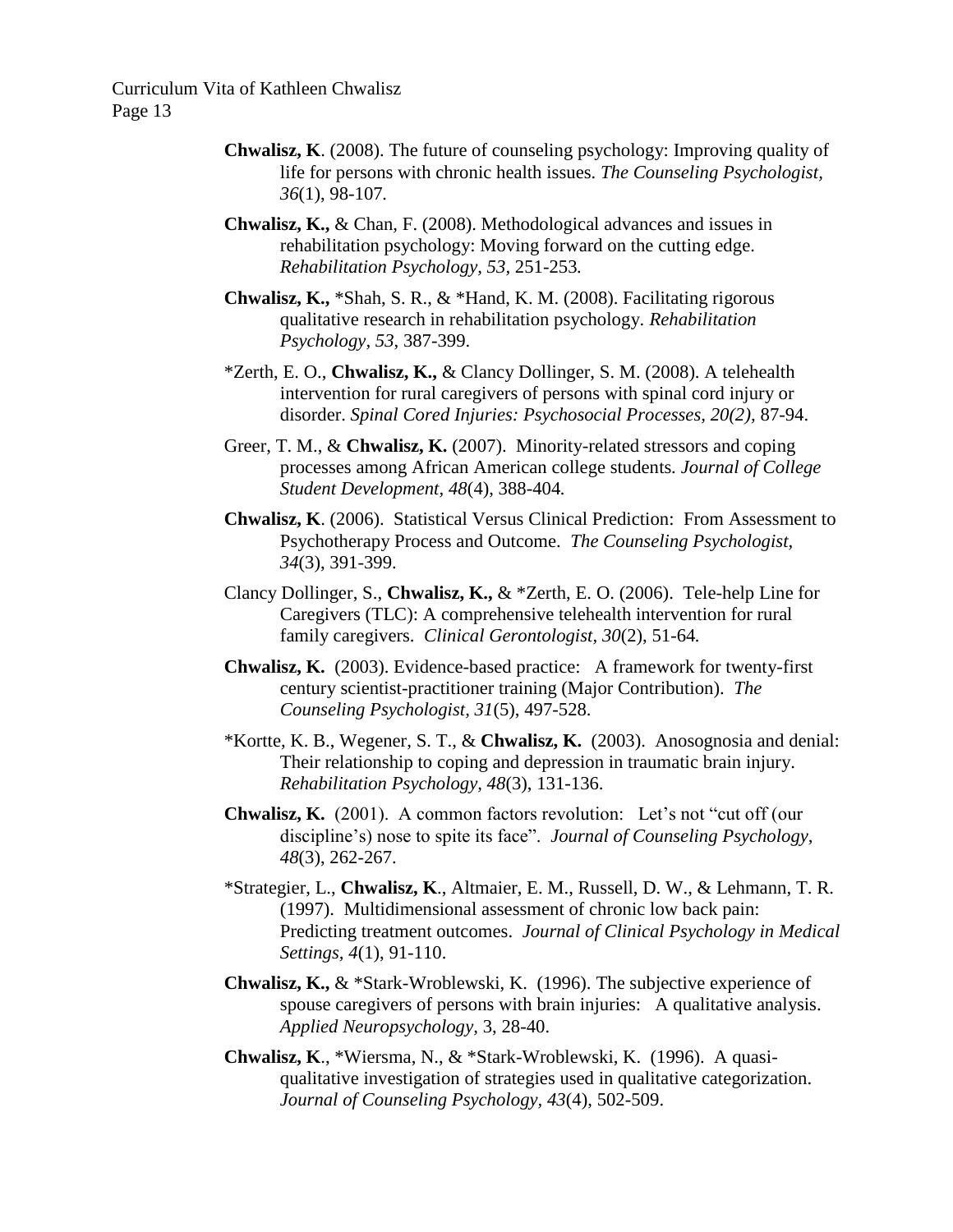- **Chwalisz, K**. (1996). The perceived stress model of caregiver burden: Evidence from the spouses of persons with brain injuries. *Rehabilitation Psychology, 41*(2), 91-114.
- **Chwalisz, K.,**  $\&$  \*Kisler, V. (1995). Perceived stress: A better measure of caregiver burden. *Measurement and Evaluation in Counseling and Development, 28, 88-98.*
- **Chwalisz, K.,** Altmaier, E. M., & Russell, D. W. (1992). Causal attributions, self-efficacy cognitions, and coping with stress. *Journal of Social and Clinical Psychology, 11*(4), 377-400.
- **Chwalisz, K.** (1992). Perceived stress and caregiver burden after brain injury: A theoretical integration. *Rehabilitation Psychology, 37*(3), 189-203.
- Harvey, J. H., Orbuch, T. L., **Chwalisz, K. D.,** & Garwood, G. (1991). Coping with sexual assault: The roles of account-making and confiding. *Journal of Traumatic Stress, 4*(4), 515-531.
- **Chwalisz, K. D.,** Russell, D. W., Cutrona, C., & Mallinckrodt, B. (1988). Qualitative versus quantitative social support as a predictor of depression in the elderly. *Educational Resources Information Center Publications* , ED304603.
- **Chwalisz, K**., Diener, E., & Gallagher, D. (1988). Autonomic arousal feedback and emotional experience: Evidence from the spinal cord injured. *Journal of Personality and Social Psychology, 54*, 820-828.

# **C. Chapters in Professional Books:**

- **Chwalisz, K**. & \*Zerth, E. O. (in press). *Co-morbidity in spouses of persons withbrain injuries*. In B. P. Uzzel, N. R. Varney, & G. J. O'Shanick (Eds.), *Mild traumatic brain injury: Onset, consequences, and outcome*. New York: Wiley.
- **Chwalisz, K.** (2012). Counseling health psychology applications. In N. Fouad, J. Carter, and L. Subich (Eds.), *Handbook of counseling psychology*, Vol. 2 (pp.203-323). Washington, DC: American Psychological Association.
- **Chwalisz, K.,** Buckwalter, K. C., & Tally R. C. (2011). *Caregiving in rural America: A matter of culture.* In R. Talley, K. Chwalisz, and K. Buckwalter (Eds.), *Rural Caregiving in the United States: Research, Practice, Policy.* Rosalyn Carter Institute Caregiving Book Series. New York: Springer.
- **Chwalisz, K.,** Clancy Dollinger, S., \*Zerth, E. O., & \*Tamkin, V. L. (2011). *Education, training, and support for rural caregivers*. In R. Talley, K. Chwalisz, and K. Buckwalter (Eds.), *Rural Caregiving in the United States: Research, Practice, Policy.* Rosalyn Carter Institute Caregiving Book Series. New York: Springer.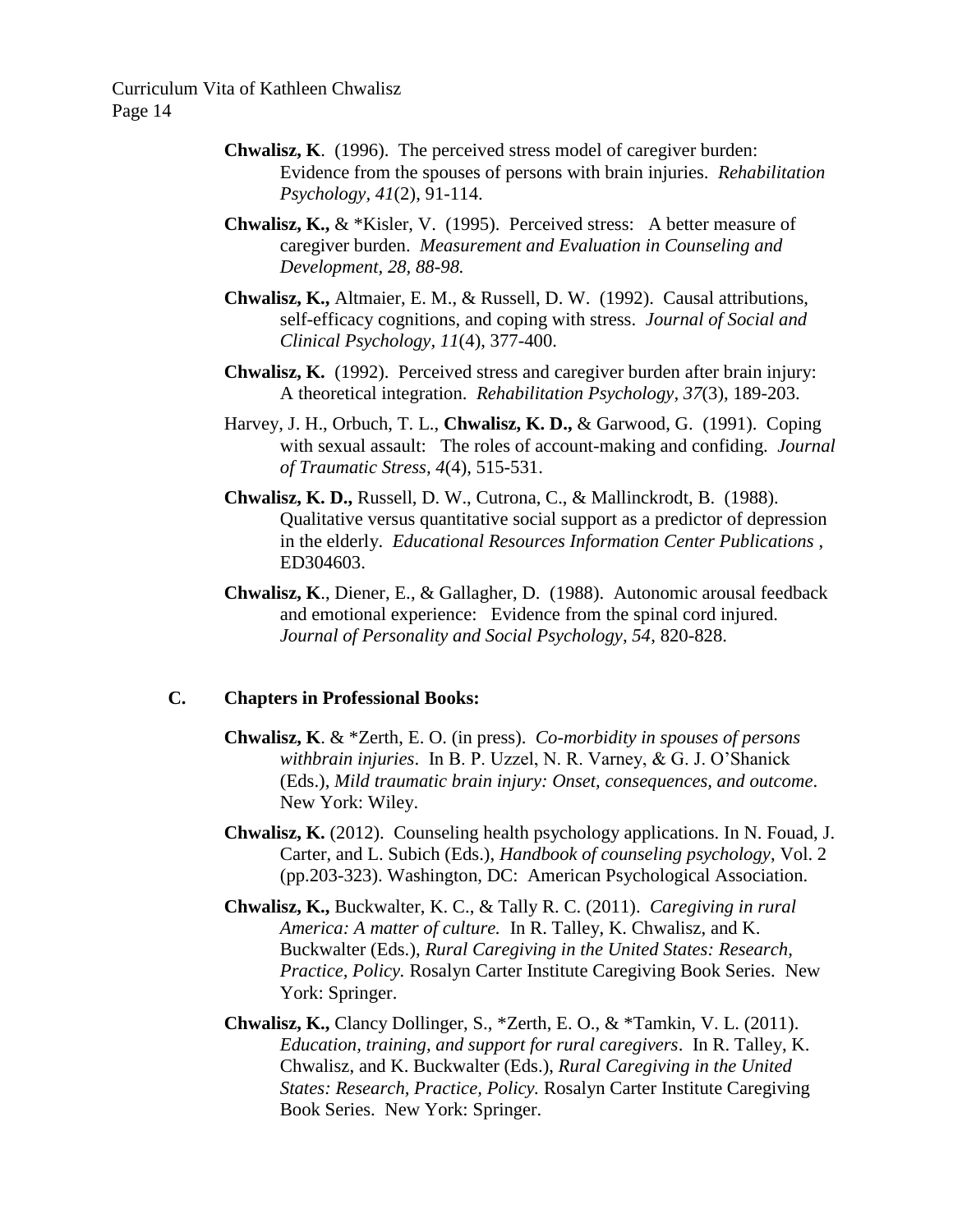- Talley, R. C., **Chwalisz, K.,** & Buckwalter, K. C. (2011). *Rural Caregiving: A Quilt of Many Different Colors*. In R. Talley, K. Chwalisz, and K. Buckwalter (Eds.), *Rural Caregiving in the United States: Research, Practice, Policy.* Rosalyn Carter Institute Caregiving Book Series. New York: Springer.
- **Chwalisz, K.,** & Clancy Dollinger, S. (2009). *Evidence-based practice with family caregivers*. In R. G. Frank, B. R. Caplan, & M. Rosenthal (Eds.,) *Handbook of Rehabilitation Psychology* ( $2<sup>nd</sup> Ed$ ). Washington, DC: American Psychological Association.
- **Chwalisz, K**. (2008). *Scientist-practitioner model*. In F. T. L. Leong, E. M. Altmaier, M. G. Constantine, H. E. A. Tinsley, and B. Walsh (Eds.), *Encyclopedia of Counseling, Vol. 1: Changes and Challenges for Counseling in the 21<sup>st</sup> Century.* Thousand Oaks, CA: Sage.
- **Chwalisz, K.,** & Obasi, E. (2008). *Promoting health and preventing and reducing disease.* In S. Brown & R. Lent (Eds.), *Handbook of Counseling Psychology*  $(4^{\text{th}}$  Ed.). New York: Wiley.
- Stark-Wroblewski, K., & **Chwalisz, K.** (2003). *Adjustment to illness.* In M. Kopala & M. Keitel (Eds.), *Handbook of Counseling Women* (pp. 309- 332). Thousand Oaks, CA: Sage.
- **Chwalisz, K.,** & Vaux, A. (2000). *Social support and adjustment to disability*. In R. G. Frank, & T. R. Elliott (Eds.), *Handbook of Rehabilitation Psychology* (pp. 527-562). Washington, DC: American Psychological Association.
- **Chwalisz, K**. (1999). *The problem of comorbidity in spouses.* In N. R. Varney and R. J. Roberts (Eds.), *Mild head injury: Causes, evaluation, and treatment* (pp. 465-481). Mahwah, NJ: Lawrence Erlbaum.
- **Chwalisz, K**. (1998). *Rehabilitation medicine.* In S. Roth-Roemer, S. Robinson-Kurpius, & C. Carmin (Eds.), *The emerging role of counseling psychology in health care* (pp. 210-231). New York: Norton Professional Books.
- **Chwalisz, K.** (1998). *Brain injury: A tapestry of loss*. In J. H. Harvey (Ed.), *Perspectives on loss: A sourcebook* (pp. 189-200. New York: Brunner/Mazel.
- **Chwalisz, K.** (1994). *The Psychosocial Adjustment to Illness Scale*. In D. J. Keyser (Ed.), *Test Critiques*, (Vol. X). Kansas City, MO: Westport Publishers, Inc.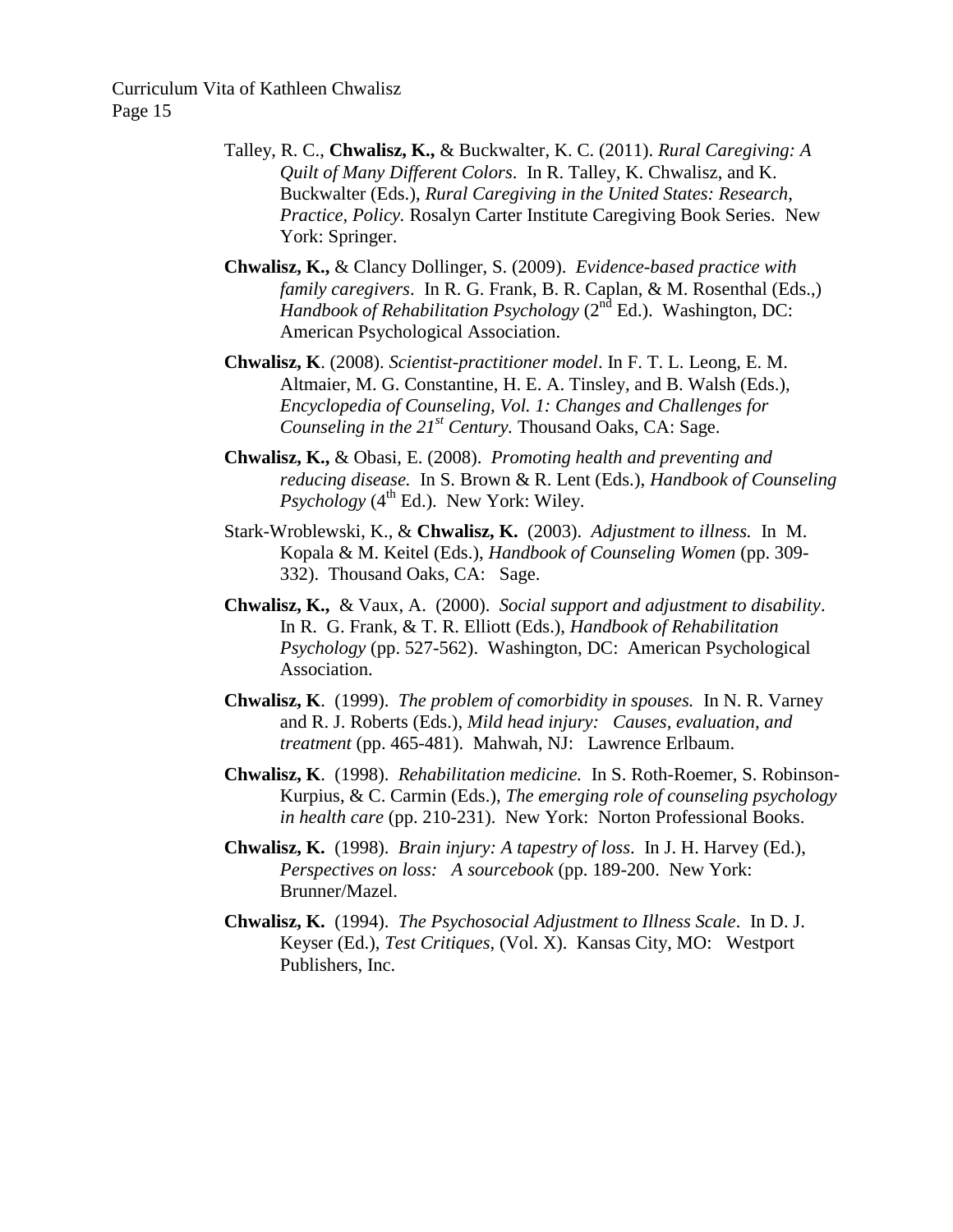- **E. Book Reviews:**
	- **Chwalisz, K.** (1999). A clinical resource on malingering. [Review of *Clinical Assessment of Malingering and Deception [second edition*]. *Developmental Neuropsychology, 15*(3), 443-445.
	- **Chwalisz, K.** (1996). Getting up to speed on disability issues [Review of *Psychosocial perspectives on disability, Special issue of the Journal of Social Behavior and Personality, Vol. 9, No. 5]. Contemporary Psychology, 41*(1), 37-38.
	- **Chwalisz, K.** (1996). Depth and breadth on Alzheimer's caregivers [Review of *Stress effects on family caregivers of Alzheimer's patients: Research and interventions]. Contemporary Psychology, 41*(5), 497-498.
	- **Chwalisz, K.** (1993). Neuropsychology: You can't please all of the people all of the time [Review of *Neuromethods-17: Neuropsychology]. Contemporary Psychology, 38*(2), 155.

## **F. Other:**

- **Chwalisz, K.,** \*Morse, T., \*Garber, M., & \*Hanson, M. (2003). *The Caregiver's Recipe for Success*. Unpublished treatment manual, Southern Illinois University.
- **Chwalisz, K.,** & \*Morse, T. (2003). *Training Manual for the Caregiver's Recipe for Success.* Unpublished training manual, Southern Illinois University.
- **Chwalisz, K.,** \*Wiersma, N., \*Stark-Wroblewski, K., \*Wallis, D., & \*Cook, C. (1995). *Basic skills for facilitating support groups*. Unpublished training manual, Southern Illinois University.
- Request to translate article [**Chwalisz, K.** (1992). Perceived stress and caregiver burden after brain injury: A theortical integration. *Rehabilitation Psychology 37*(3), 189-203] into Japanese to be distributed in training materials used by the Japan Association for Employment of the Disabled and the Japanese Ministry of Labor (January, 1994).
- \*Stark-Wroblewski, K., & **Chwalisz, K.** (1993). *SIUC spouse support group treatment manual*. Unpublished treatment manual, Southern Illinois University.
- Russell, D. W., **Chwalisz, K. D**., & Buckwalter, K. C. (1990). *Evaluation of the Elderly Outreach Project (EOP) for the rural aged mentally ill*. Report accepted by the Division of Mental Health, Mental Retardation, and Developmental Disabilities, Department of Human Services, State of Iowa.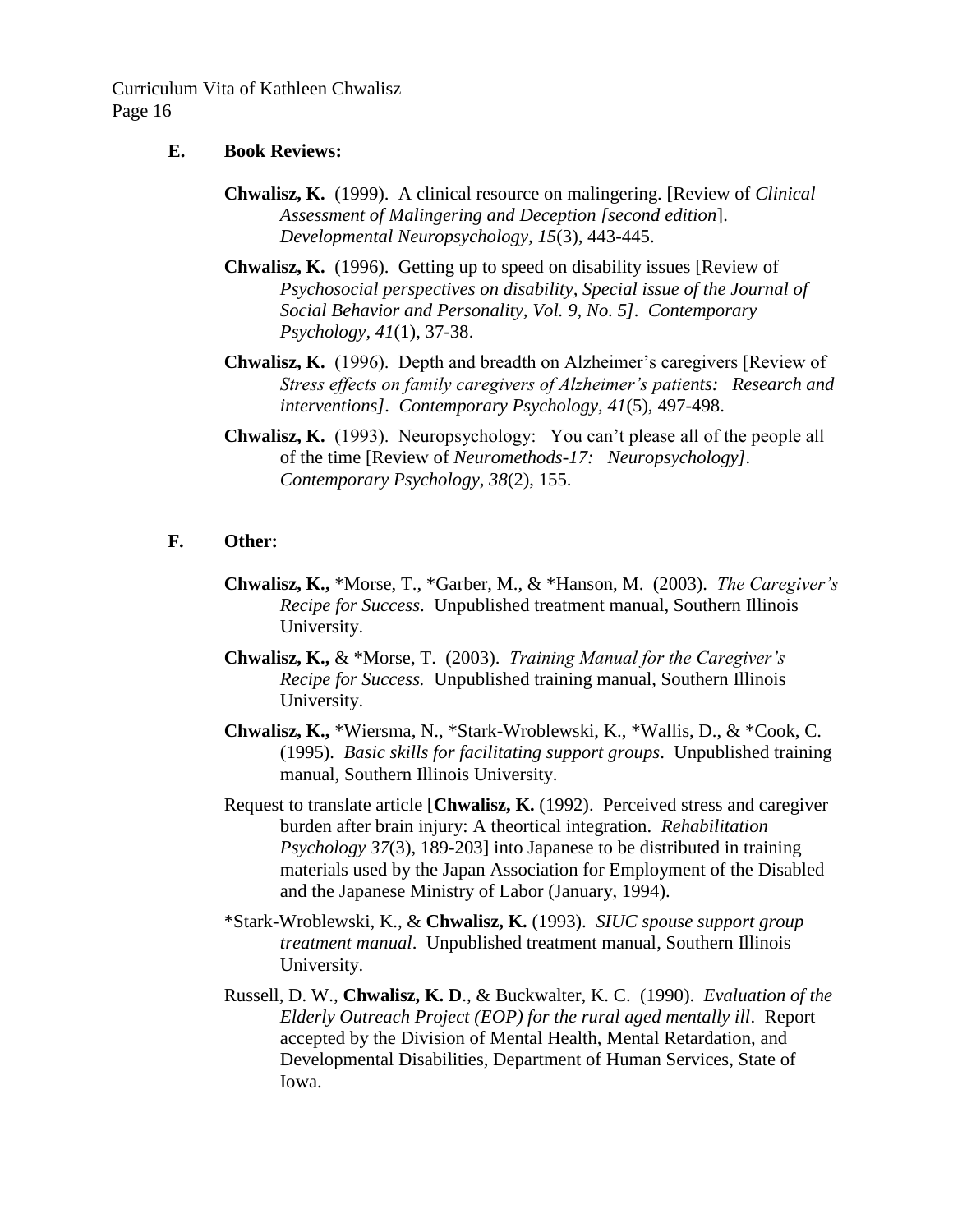> Russell, D. W., Momany, E. T., **Chwalisz, K. D.,** & Phillips, K. (1989). *Analyzing costs of Iowa Case Management Demonstration Projects*. Report accepted by the State of Iowa Long-Term Care Coordinating Unit.

## **VI. TEACHING EXPERIENCE**

#### **A. Teaching Interests and Specialties:**

*Graduate*: Assessment (including personality, vocational and cognitive/ neuropsychological assessment); theories of personality and psychotherapy; advanced treatment planning & empirically supported treatment; health psychology; supervision of psychotherapy; research in counseling psychology; ethics and professional issues in psychology; practicum in counseling psychology (i.e., supervision/practice seminar).

*Undergraduate*: Psychology of gender; research methods; personality and social psychology; psychotherapy skills; introductory psychology; health psychology.

### **B. Teaching and Training Grants: None**

### **C. Teaching Awards and Honors:**

Wakonse Conference on College Teaching. Elected to represent the University of Iowa as a member of a multidisciplinary team attending this conference designed to promote excellence in college teaching (June, 1990).

### **D. Current Graduate Faculty Status: Regular**

- **E. Number of Master's and Ph.D. Committees on which you have served:**
	- 27 Ph.D.
	- 21 Master's

### **F. Names of students who have completed Master's Theses and Doctoral Dissertations under your direction:**

Steven Andrews—Dissertation (2013) Christian Gillespie—Dissertation (2013) Heather Kay—Dissertation (2013) Jessica Roberts—Dissertation (2013) Ryan Cheperka—Dissertation (2012) Valerie Henderson—Dissertation (2012) Bedford F. Palmer II—Dissertation (2012) Anjuli Amin—Dissertation (2011) Julia Conrath—Dissertation (2011)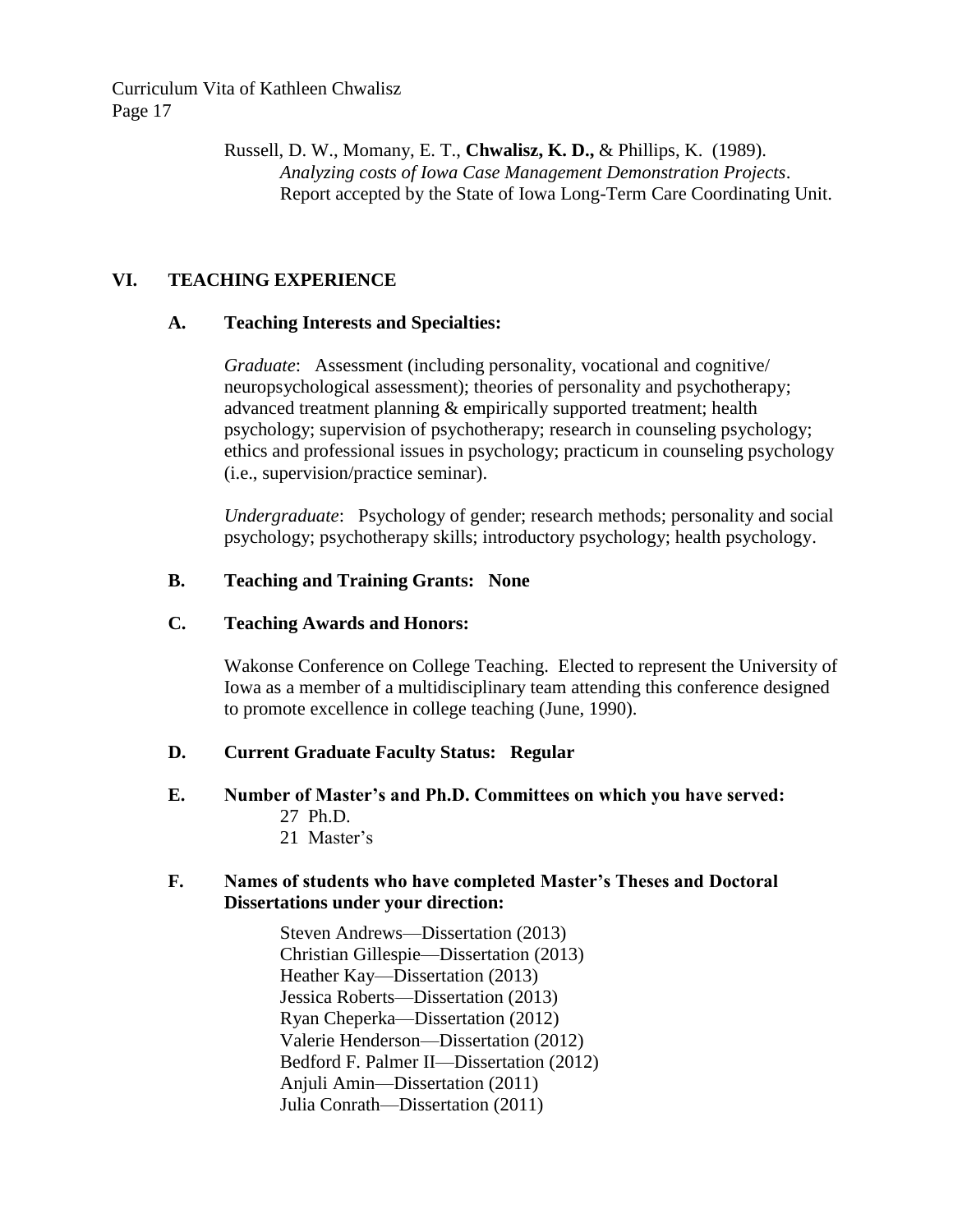> Greg Steinsdoerfer—Thesis (2011) Christian Bryant—Thesis (2009) Kayla Hand – Dissertation (2009) Steven Andrews – Thesis (2009) Kathryn Rimstad – Dissertation (2009) Sheetal Shah – Dissertation (2009) Adu Boateng – Dissertation (2008) Dana DeLong – Dissertation (2008) Erin O'Neill Zerth –Dissertation (2008) Nick Jenkins – Thesis (2007) Grace Buchanan - Dissertation (2006) Rhonda Dalrymple - Dissertation (2006) Kristine DiScala - Dissertation (2006) Diana Slaviero – Dissertation (2006) Sarah Turley – Dissertation (2006) Adu Boateng – Thesis Equivalency (2006) Sarah Miller - Thesis (2006) Kathryn Rimstad - Thesis (2006) Sheetal Shah - Thesis (2006) Anne Meyer – Dissertation (2005) Kristine (Jehle) DiScala - Thesis (2005) Kate Hagadone - Thesis (2005) Amy Roberts - Thesis (2005) Erin (O'Neill) Zerth - Thesis (2005) Tawanda M. Greer - Dissertation (2003) Lauren Roscoe - Dissertation (2003) Catalina D'Achiardi - Thesis (2002) Rhonda Dalrymple - Thesis (2002) Michele Garber - Thesis (2002) Christina Carroll - Dissertation (2002) Andrea Greenwood - Dissertation (2002) Theresa Hanson - Dissertation (2002) Jennette Lybeck-Brown - Dissertation (2002) Kate Bechtold - Dissertation (2000) Susanne Gill - Dissertation (2000) Tawanda Greer - Thesis (1999) Jennette Lybeck-Brown - Thesis (1999) Mary Vieten - Dissertation (1999) Treva Bogaerts - Thesis (1998) Robert Rodgers - Dissertation (1998) Valorie King - Thesis (1997) Alan Goodwin - Thesis (1997) Robert Rodgers - Thesis (1996) Leslie Strategier - Thesis (1994)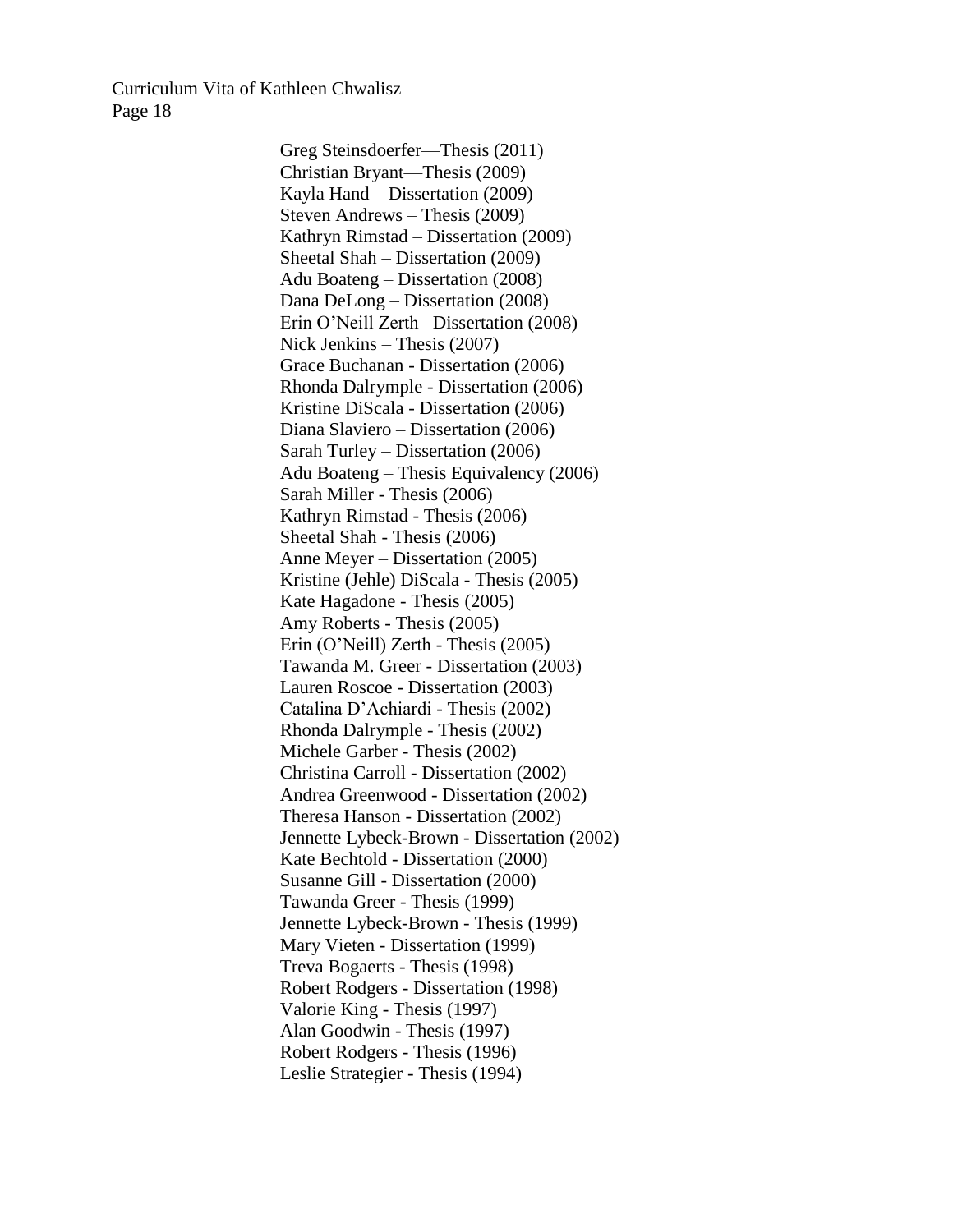### **VI. UNIVERSITY EXPERIENCE**

#### **A. Departmental Committees**

Psychology Department Task Force (2007 – Present) Graduate Student Admissions (Several Years) Preliminary Examination Committee (Several Years)

### **B. College and University Committees and Councils**

- Member, Budget and Planning Committee, SIU College of Liberal Arts (2013 present)
- Member, Tenure and Promotion Committee, SIU College of Liberal Arts (2009- 2010)
- Member, Diversity Conference Planning Committee, SIU Office of the Associate Chancellor for Diversity (2006 – 2008)
- Member, SIU Counseling Center Director Search Committee (2007)
- Member, SIU Research Misconduct Committee (2007)
- Member**,** SIU Undergraduate Women Recruitment Review Committee (2006)
- Member, SIU Office of Research Development and Administration Review Committee for Business, Education, and the Social Sciences (2004-06)
- Chair/Vice-Chair, COLA Council (2001-02)

Member, COLA Council (2000-01)

Member, Graduate School Outstanding Thesis Award Committee (1997-1998)

Member, SIU Office of Research Development and Administration Review Committee for Business, Education, and the Social Sciences (1996-1998)

### **C. Other:**

Member, Promotion Committee, SIU Department of Speech Communications (2013)

Internal Reviewer, SIU Center for Academic Success (2010)

Mentor, SIU Undergraduate Research/Creative Activity Award (2007-08)

Mentor**,** McNair Scholars Program, Southern Illinois University (2005)

Judge, SIU ORDA Undergraduate Research Forum (2004, 2005)

Internal Reviewer, SIU Pre-major Advisement Program (2002)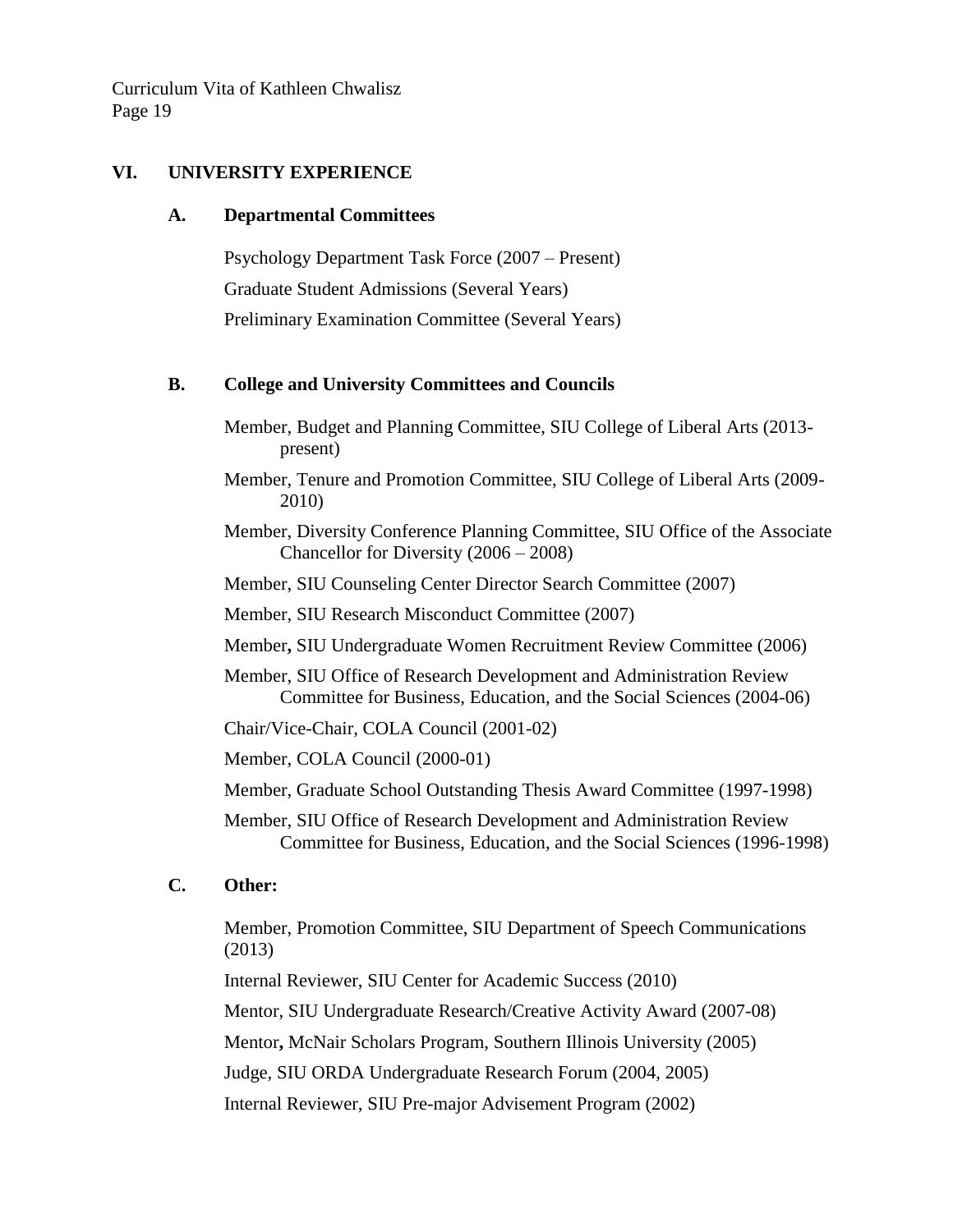Mentor, SIUC College of Liberal Arts Faculty Mentoring Program (2002)

Mentor, SIUC University Women's Professional Advancement Mentoring Program (1999)

Faculty Advisor, Southern Illinois Collegiate Sailing Club (1993-2010)

## **VII. PROFESSIONAL SERVICE**

#### **A. Membership in Professional Associations:**

American Psychological Association (APA) – 1988 to Present

Society of Counseling Psychology (SCP), APA Division 17 – 1988 to Present SCP Section for the Promotion of Psychotherapy Science – 2003 to Present SCP Counseling Health Psychology Section – 1993 to Present

Rehabilitation Psychology, APA Division 22 – 1993 to Present

American Association of Applied and Preventive Psychology - 1993 to 2005

#### **B. Offices Held and Honors Awarded in Professional Associations:**

- Past-Chair, Council of Counseling Psychology Training Programs and Liaison to Society of Counseling Psychology (2012-2013)
- Chair, Council of Counseling Psychology Training Programs and Liaison to Society of Counseling Psychology (2011-2012)
- Chair-Elect, Council of Counseling Psychology Training Programs and Liaison to Society of Counseling Psychology (2010-2011)
- Liaison, American Psychological Association Presidential Task Force on Caregivers Across the Lifespan, representing the Society of Counseling Psychology (2009-2010)
- Chair-Elect Designate, Council of Counseling Psychology Training Programs and Liaison to Society of Counseling Psychology (2009-2010)
- Site Visit Chair, American Psychological Association Office of Program Consultation and Accreditation (2008–present)
- Member, Society of Counseling Psychology Special Task Group on Research Funding (2007-present)
- Member, APA Division 17 Awards Committee and Chair for Kuder Award (2005-present)
- Site Visitor, American Psychological Office of Program Consultation and Accreditation (2004-present)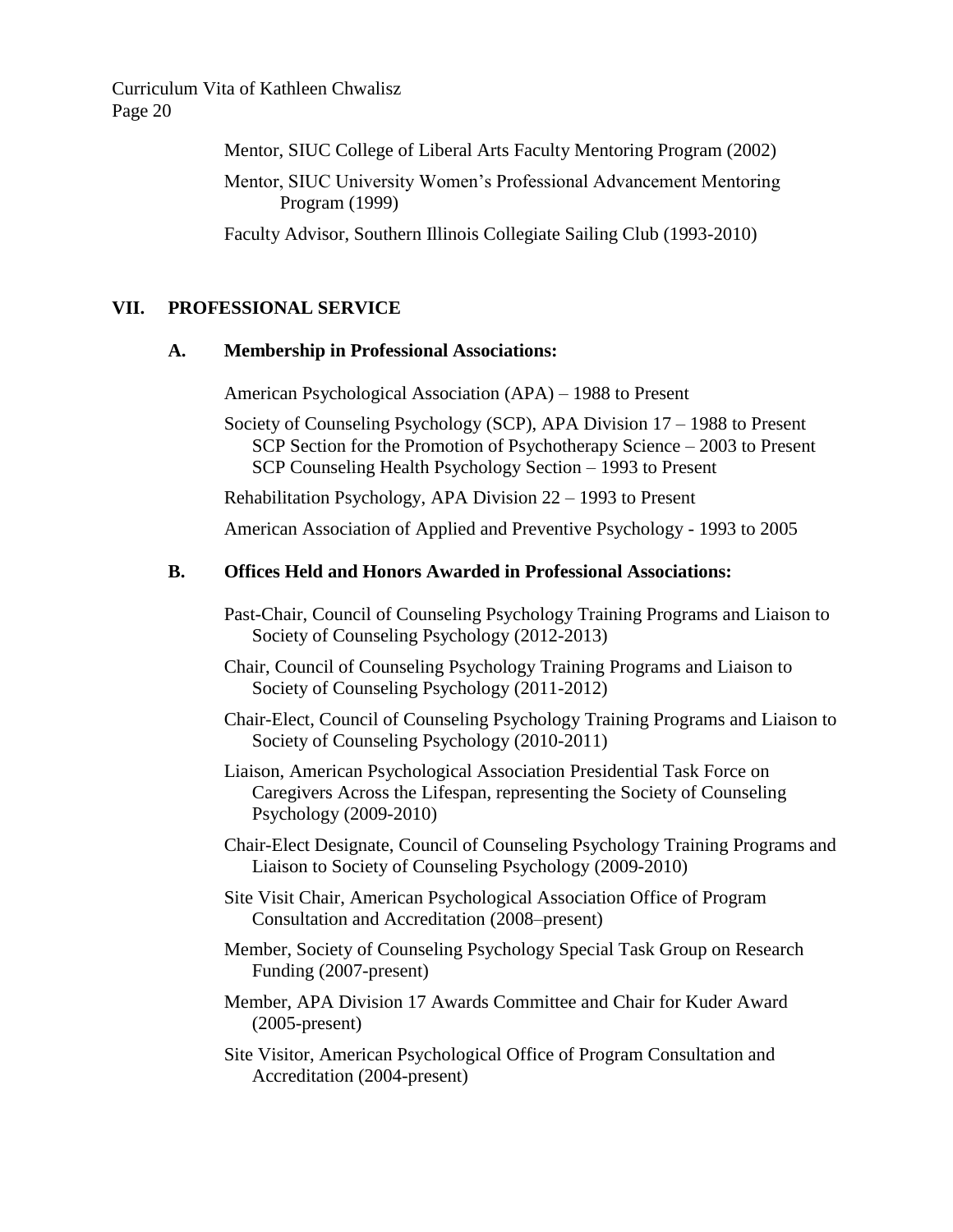- Chair, APA Division 17 Section for the Promotion of Psychotherapy Science (2004-2007)
- Co-chair, Division 17 Special Task Group on Evidence-based practice (2005- 2006)
- Member, Division 17 Special Task Group on Evidence-based practice (2004- 2006)

Chair, Division 17 Sections (2001-2003)

Chair, Division 17 Counseling Health Psychology Section (2000-2002)

Member, Division 17 Science Advisory Committee (2000-2003)

Member, Division 22 Strategic Planning Committee (2000-2002)

Program Chair, Division 22, APA Convention (2001)

- Member, National Multicultural Summit's Conference Committee (1998-2000)
- Chair-Elect, Division 17 Counseling Health Psychology Section (1998-2000)
- Member, Division 17 Committee for Nominations to APA Boards and Committees (1999-2000)
- Chair, Division 17 Special Task Group on Disability Issues (1995-1999)
- Liaison, Committee on Disability Issues in Psychology, APA Public Interest Directorate (1996-1999)
- Member, Division 17 Program Committee (1996-1999)
- Chair, Division 17 Hospitality Suite Committee for the 1996 APA convention (1995-1996)
- Co-Chair, Division 17 Health Psychology Section (1995-1996)
- Editor, Division 17 Health Psychology Section Newsletter (1994-1995)
- Member, Division 22 Long-Term Training and Education Committee (1994- 1996)
- Program Coordinator, Division 17 New Professionals Committee Ad Hoc Reviewer Project (1993-1996)
- Member, Division 17 New Professionals Committee (1993-1996)
- Program Chair, American Association of Applied and Preventive Psychology (1992-1993)

National Chair: American Psychological Society Student Caucus (1988-1990)

### **C. Consultantships:**

Grant Proposal Consultant, University of South Carolina, Department of Psychology (2006)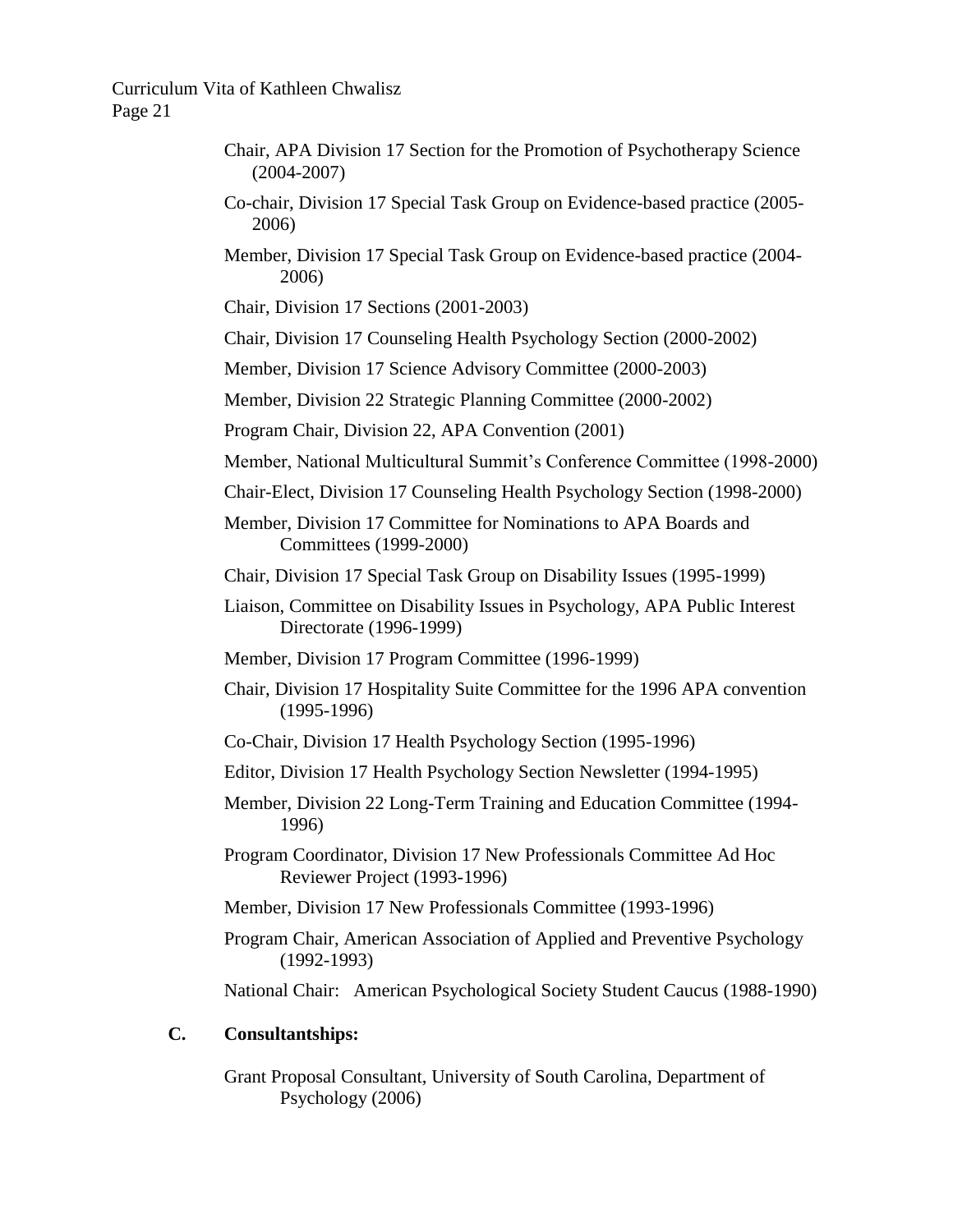- Grant Proposal Consultant/Reviewer, University of Alabama-Birmingham Injury Control Research Center (2004 – present)
- Franklin-Williamson Human Services, Inc. West Frankfort, IL Provided supervision for a doctoral student doing psychological assessment (Summer, 2002)
- Franklin-Williamson Human Services, Inc. West Frankfort, IL Provided supervision for a doctoral student doing psychological assessment (Summer, 2000)
- Southern Illinois HIV Coalition Facilitated a support group for their clientele (Summer, 1995).
- University of Minnesota, Office of Rehabilitation Services -- Co-facilitated a videotaped roundtable discussion on working with students with brain injuries (Spring/Summer, 1992).
- The University of Iowa Cooperative Education Office -- Conducted a program evaluation (Spring, 1989).

# **D. Evaluation of Manuscripts for Journals and Book Publishers and of Grant Proposals for Agencies:**

Associate Editor, *Journal of Clinical Psychology* (2010 – present)

- Nominated for Editor, *Rehabilitation Psychology*, Journal of APA Division 22 and publication of the American Psychological Association (2009)
- Guest Co-Editor, *Rehabilitation Psychology* Special Issue on *Research and Methodological Advances and Issues in Rehabilitation Psychology Research* (2006-2008)
- Ad Hoc Reviewer, *Archives of Physical Medicine & Rehabilitation* (2007 present)
- Nominated for Editor, *Rehabilitation Psychology*, Journal of APA Division 22 and publication of the American Psychological Association (2004)
- Ad Hoc Reviewer, *The Counseling Psychologist* (2004-present)
- Editorial Board, *Rehabilitation Psychology* (1998-present)
- Editorial Board, *Journal of Counseling Psychology* (1996-2002)
- Editorial Board: *Measurement and Evaluation in Counseling and Development*  (1995-2002)
- Ad Hoc Reviewer, *Journal of Social and Clinical Psychology* (1997-present)
- Ad Hoc Reviewer, *Journal of Counseling Psychology* (1993-1996)